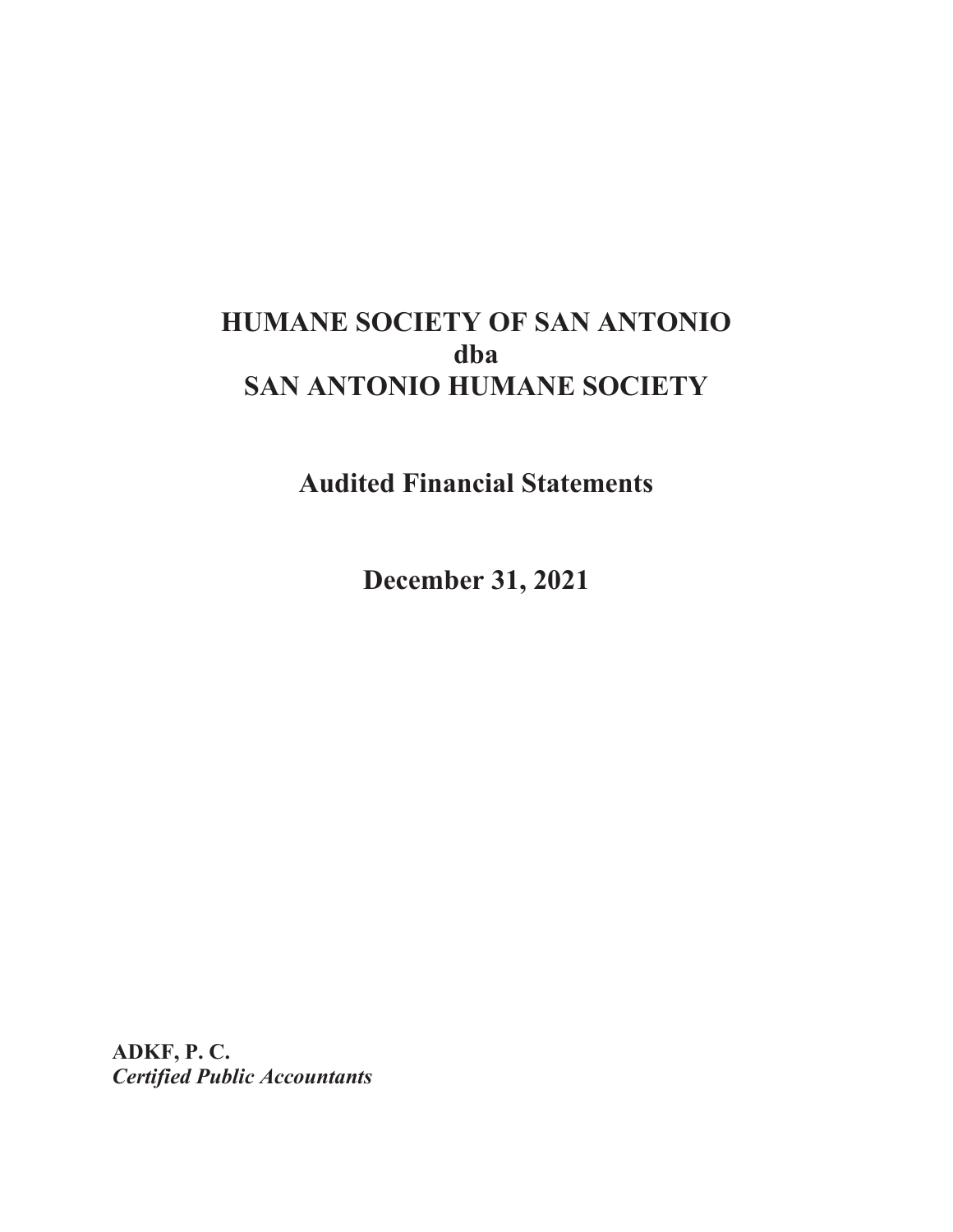### **SAN ANTONIO HUMANE SOCIETY Table of Contents December 31, 2021**

#### **Audited Financial Statements**

#### **Page**

| Independent Auditor's Report            |  |
|-----------------------------------------|--|
| <b>Statements of Financial Position</b> |  |
| Statements of Activities                |  |
| Statements of Functional Expense        |  |
| Statements of Cash Flows                |  |
| Notes to Audited Financial Statements   |  |
|                                         |  |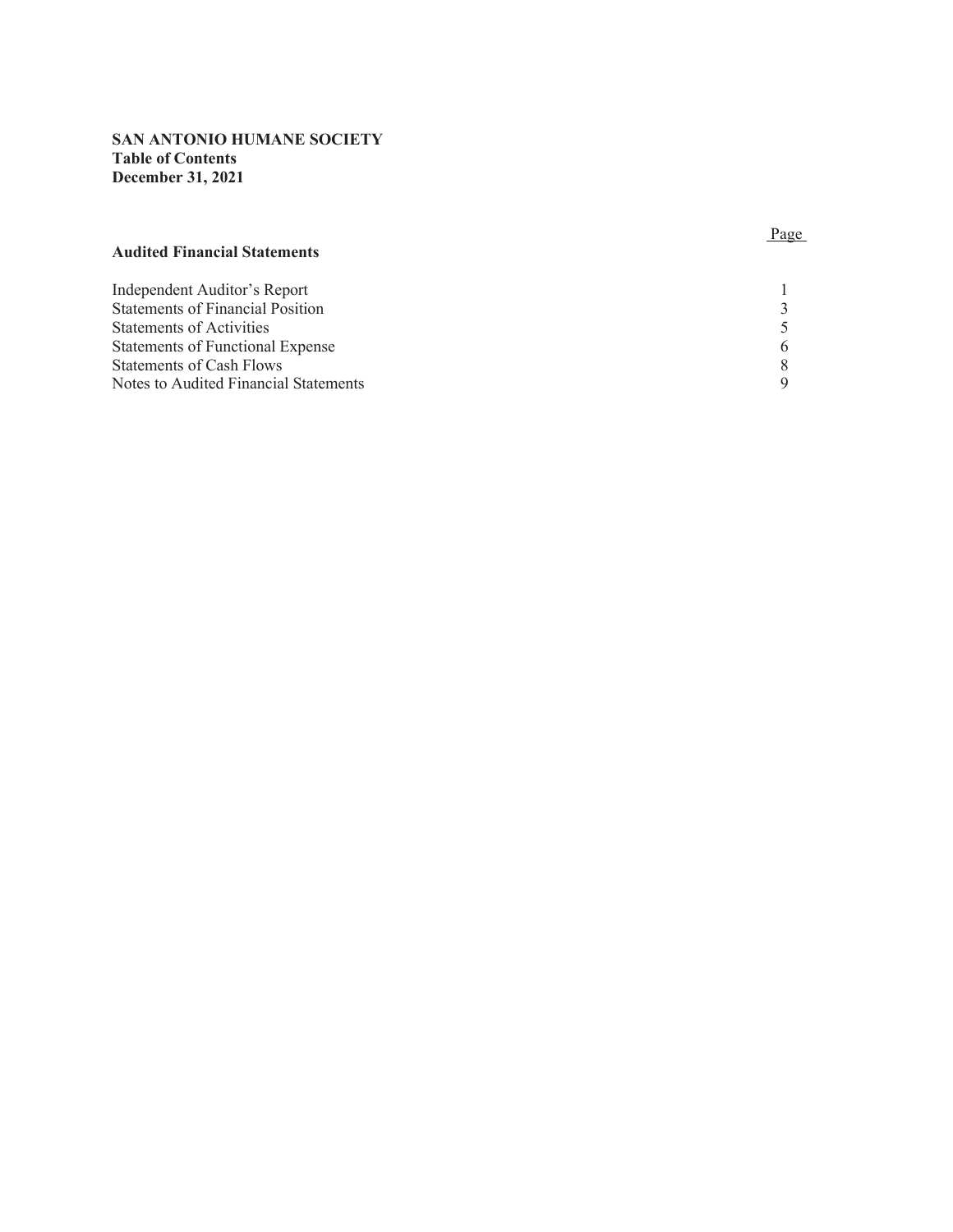

with you all the way

Member of the AICPA & TXCPA.

Registered with Public Company<br>Accounting Oversight Board.

#### **INDEPENDENT AUDITOR'S REPORT**

To The Board of Directors San Antonio Humane Society San Antonio, Texas

#### **Opinion**

We have audited the accompanying financial statements of Humane Society of San Antonio, dba San Antonio Humane Society (the Society), which comprise the statements of financial position as of December 31, 2021 and 2020, and the related statements of activities, functional expenses, and cash flows for the years then ended, and the related notes to the financial statements.

In our opinion, the financial statements referred to above present fairly, in all material respects, the financial position of San Antonio Humane Society as of December 31, 2021 and 2020, and the results of its activities, functional expenses, and its cash flows for the years then ended in accordance with accounting principles generally accepted in the United States of America.

#### **Basis for Opinion**

We conducted our audits in accordance with auditing standards generally accepted in the United States of America. Our responsibilities under those standards are further described in the Auditor's Responsibilities for the Audit of the Financial Statements section of our report. We are required to be independent of the Society and to meet our other ethical responsibilities in accordance with the relevant ethical requirements relating to our audits.

We believe that the audit evidence we have obtained is sufficient and appropriate to provide a basis for our audit opinion.

#### **Responsibilities of Management for the Financial Statements**

Management is responsible for the preparation and fair presentation of the financial statements in accordance with accounting principles generally accepted in the United States of America, and for the design, implementation, and maintenance of internal control relevant to the preparation and fair presentation of financial statements that are free from material misstatement, whether due to fraud or error.

In preparing the financial statements, management is required to evaluate whether there are conditions or events, considered in the aggregate, that raise substantial doubt about the Society's ability to continue as a going concern within one year after the date that the financial statements are available to be issued.

#### **Auditor's Responsibilities for the Audit of the Financial Statements**

Our objectives are to obtain reasonable assurance about whether the financial statements as a whole are free from material misstatement, whether due to fraud or error, and to issue an auditor's report that includes our opinion. Reasonable assurance is a high level of assurance but is not absolute assurance and therefore is not a guarantee that an audit conducted in accordance with generally accepted auditing standards will always detect a material misstatement when it exists. The risk of not detecting a material misstatement resulting from fraud is higher than for one resulting from error, as fraud may involve collusion, forgery, intentional omissions, misrepresentations, or the override of internal control. Misstatements, including omissions, are considered material if there is a substantial likelihood that, individually or in the aggregate, they would influence the judgment made by a reasonable user based on the financial statements.

-1-

**MAIN OFFICE:** 

8610 N. New Braunfels, STE 101 San Antonio, TX 78217

Phone: 210.829.1300 Fax: 210.829.4080 672 Ridge Hill Dr., STE B New Braunfels, TX 78130 Phone: 830,387,4441

616 E. Blanco, STE 300e Boerne, TX 78006 Phone: 830.815.1100

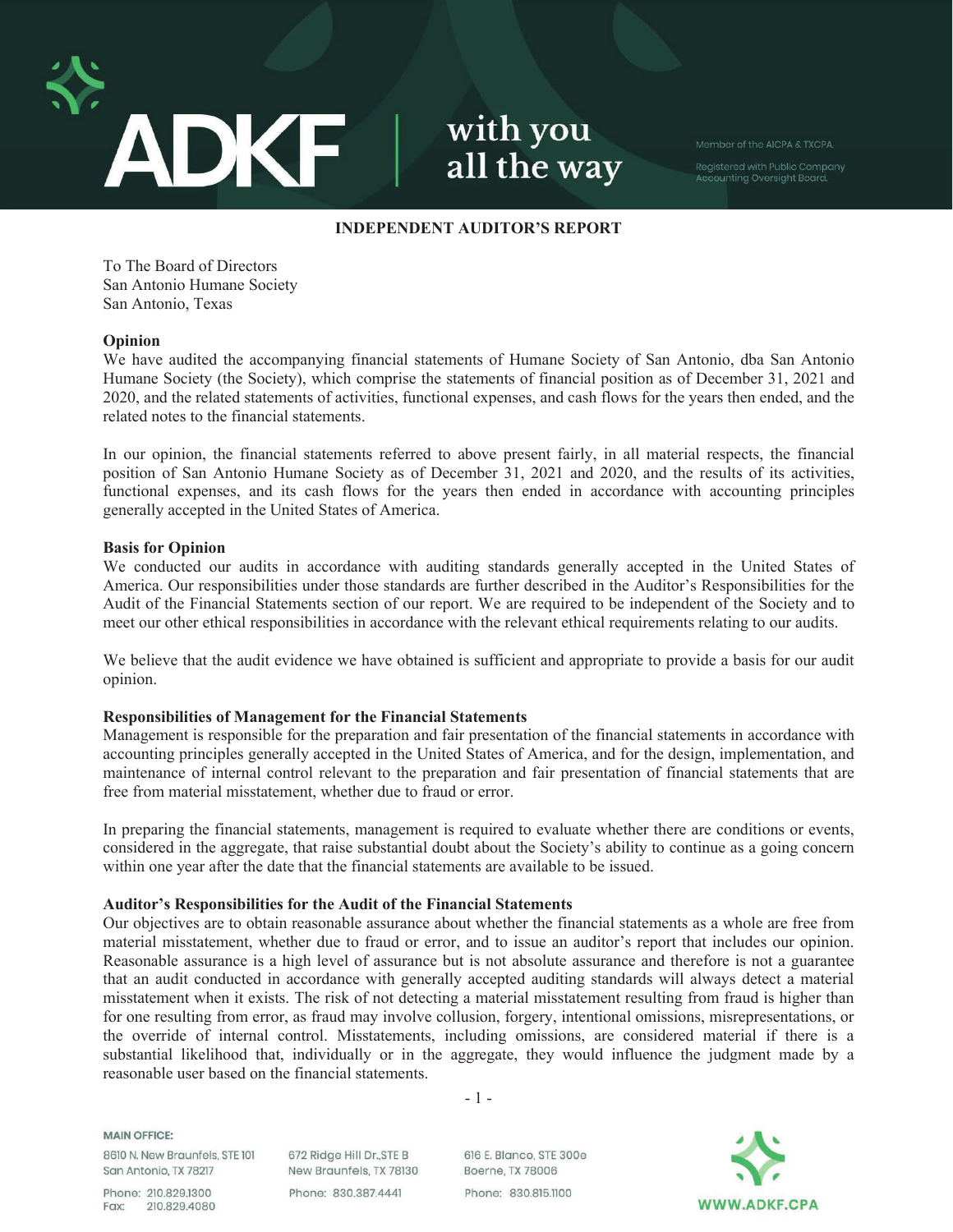#### **Auditor's Responsibilities for the Audit of the Financial Statements – continued**

In performing an audit in accordance with generally accepted auditing standards, we:

- Exercise professional judgment and maintain professional skepticism throughout the audit.
- Identify and assess the risks of material misstatement of the financial statements, whether due to fraud or error, and design and perform audit procedures responsive to those risks. Such procedures include examining, on a test basis, evidence regarding the amounts and disclosures in the financial statements.
- Obtain an understanding of internal control relevant to the audit in order to design audit procedures that are appropriate in the circumstances, but not for the purpose of expressing an opinion on the effectiveness of the Society's internal control. Accordingly, no such opinion is expressed.
- Evaluate the appropriateness of accounting policies used and the reasonableness of significant accounting estimates made by management, as well as evaluate the overall presentation of the financial statements.
- Conclude whether, in our judgment, there are conditions or events, considered in the aggregate, that raise substantial doubt about the Society's ability to continue as a going concern for a reasonable period of time.

We are required to communicate with those charged with governance regarding, among other matters, the planned scope and timing of the audit, significant audit findings, and certain internal control related matters that we identified during the audit.

 $ADKF, PC$ 

ADKF, P.C. San Antonio, Texas April 26, 2022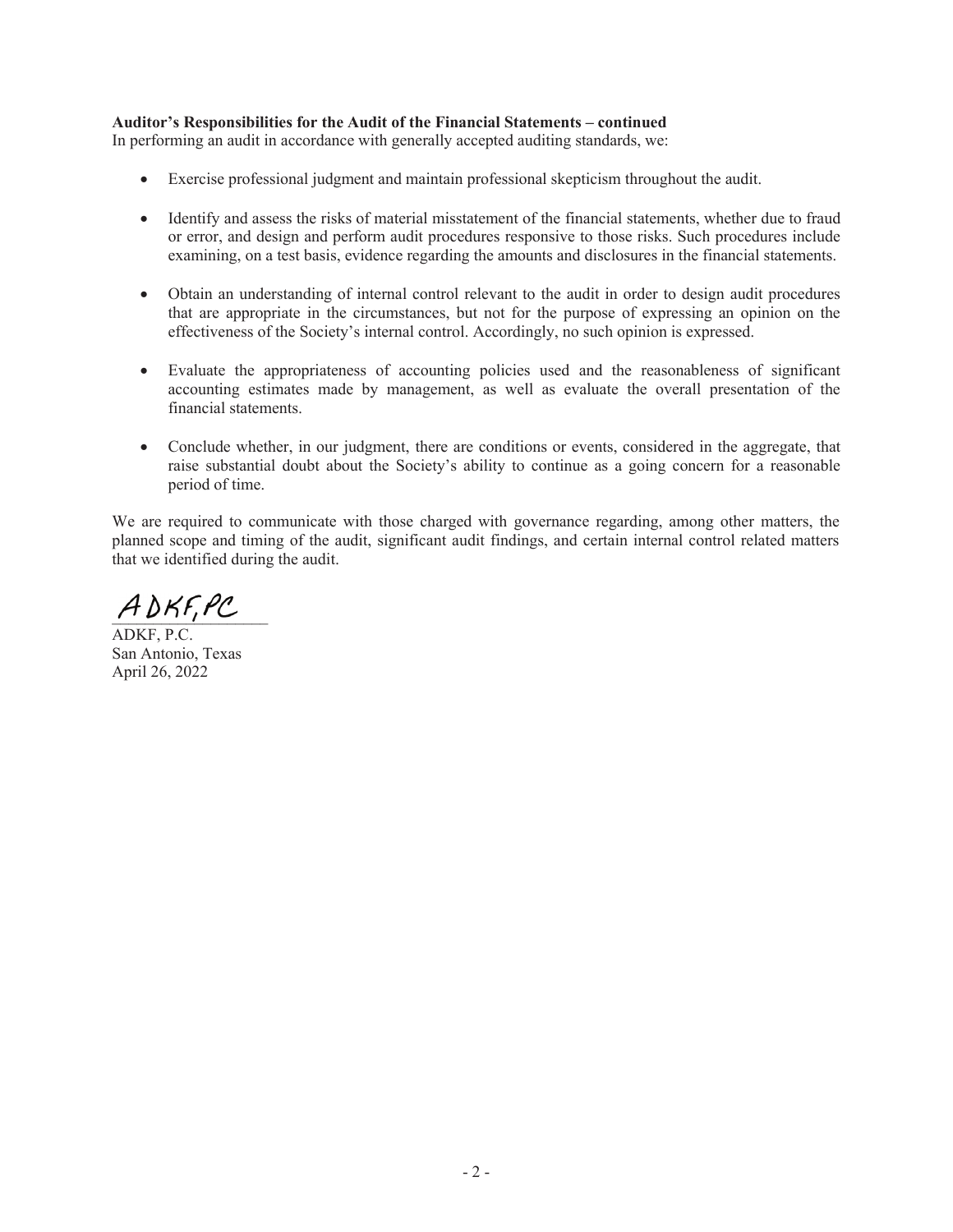# **SAN ANTONIO HUMANE SOCIETY Statements of Financial Position December 31, 2021 and 2020**

|                                                | 2021                     | 2020          |
|------------------------------------------------|--------------------------|---------------|
| <b>ASSETS</b>                                  |                          |               |
| <b>Operating Assets:</b>                       |                          |               |
| Cash and cash equivalents                      |                          |               |
| Available for operations, unrestricted         | $\mathcal{S}$<br>578,179 | \$<br>839,370 |
| Restricted, endowment                          |                          | 666,720       |
| Board, designated for projects                 | 2,175,406                | 1,189,177     |
| Total cash and cash equivalents                | 2,753,585                | 2,695,267     |
| Pledges receivable, net                        | 584,247                  | 1,315,902     |
| Other receivables                              | 39,961                   | 58,111        |
| Inventory                                      | 114,017                  | 105,632       |
| Prepaid expenses and other current assets      | 70,456                   | 68,815        |
| Property and equipment, net                    | 13,442,093               | 12,378,474    |
| Land held for sale                             | 10,250                   | 10,250        |
| Total operating assets                         | 17,014,609               | 16,632,451    |
| Investments, Trusts and Charitable Gifts:      |                          |               |
| Investments:                                   |                          |               |
| Unrestricted for general operations            | 6,534,956                | 5,838,492     |
| Expansion project                              |                          | 2,132,868     |
| Board designated endowment                     | 716,728                  |               |
| Donor restricted endowment                     | 1,215,208                | 1,052,204     |
| Beneficial interests in trusts                 | 111,506                  | 150,918       |
| Assets held in charitable gift annuities       | 29,787                   | 29,327        |
| Total investments, trusts and charitable gifts | 8,608,185                | 9,203,809     |
|                                                |                          |               |
| <b>Total Assets</b>                            | 25,622,794               | 25,836,260    |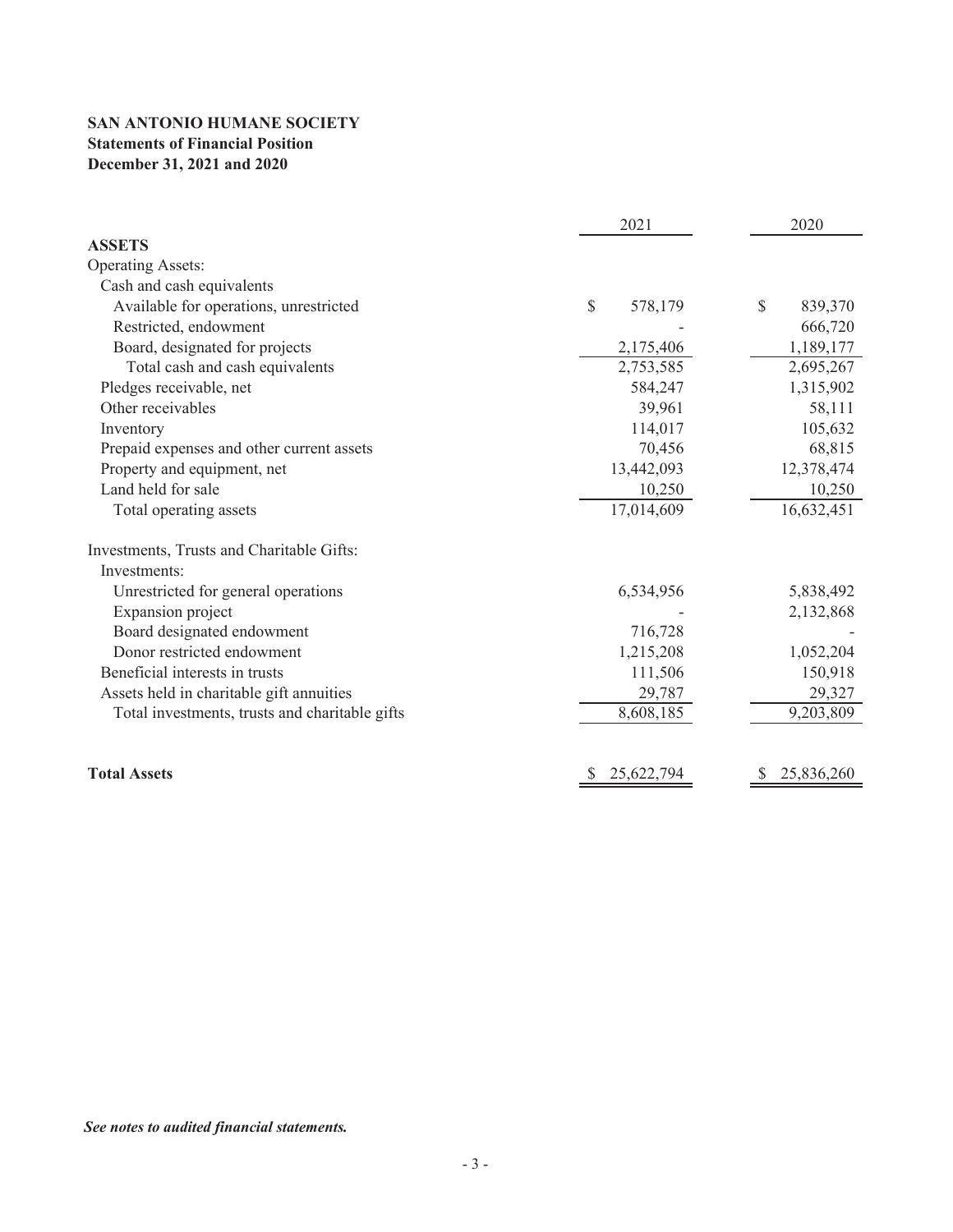# **SAN ANTONIO HUMANE SOCIETY Statements of Financial Position December 31, 2021 and 2020**

|                                             | 2021          | 2020          |
|---------------------------------------------|---------------|---------------|
| <b>LIABILITIES AND NET ASSETS</b>           |               |               |
| Liabilities:                                |               |               |
| Accounts payable and accrued expenses       | \$<br>469,057 | \$<br>941,218 |
| Deferred revenue                            | 407           | 135,000       |
| Liabilities under charitable gift annuities | 36,035        | 38,193        |
| Total current liabilities                   | 505,499       | 1,114,411     |
| Net Assets:                                 |               |               |
| Without donor restrictions                  | 23, 171, 334  | 22,194,806    |
| With donor restrictions                     | 1,945,961     | 2,527,043     |
| Total net assets                            | 25, 117, 295  | 24,721,849    |
| <b>Total Liabilities and Net Assets</b>     | 25,622,794    | 25,836,260    |

*See notes to audited financial statements.*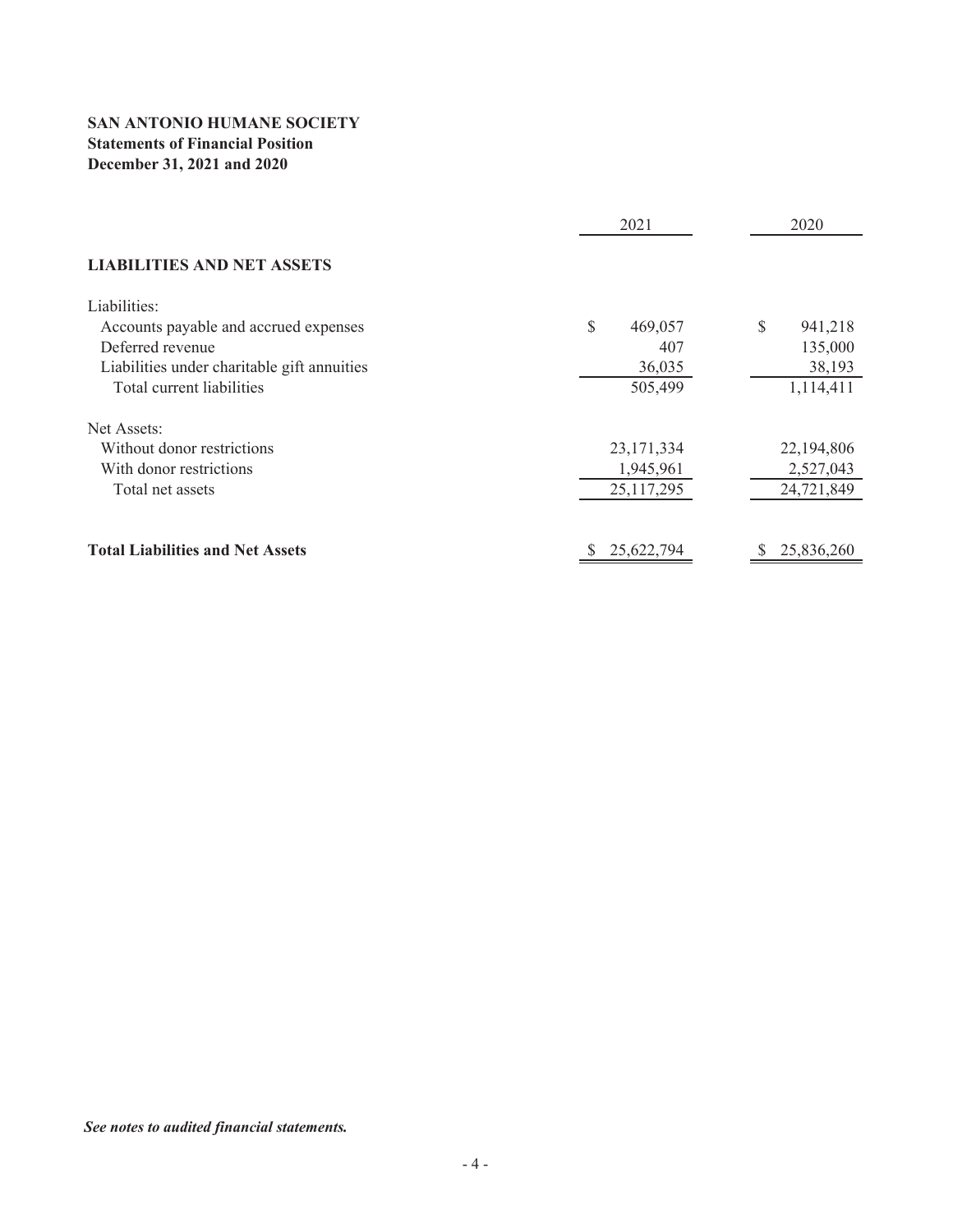#### **SAN ANTONIO HUMANE SOCIETY**

#### **Statements of Activities**

#### **Years Ended December 31, 2021 and 2020**

|                                                          |                 | 2021           |                 | 2020            |                           |                |  |  |
|----------------------------------------------------------|-----------------|----------------|-----------------|-----------------|---------------------------|----------------|--|--|
|                                                          | Without         | With           |                 | Without         | With                      |                |  |  |
|                                                          | Donor           | Donor          |                 | Donor           | Donor                     |                |  |  |
|                                                          | Restrictions    | Restrictions   | Totals          | Restrictions    | Restrictions              | Totals         |  |  |
| <b>Support and Revenues</b>                              |                 |                |                 |                 |                           |                |  |  |
| Program fees, net of direct costs                        | \$<br>1,471,751 | \$             | 1,471,751       | 1,048,499<br>\$ | \$                        | 1,048,499<br>S |  |  |
| Bequests/special donations                               | 653,425         |                | 653,425         | 513,130         |                           | 513,130        |  |  |
| Contributions and pledges                                | 3,035,350       | 35,000         | 3,070,350       | 2,454,409       | 961,061                   | 3,415,470      |  |  |
| PPP grant forgiveness                                    |                 |                |                 | 472,000         |                           | 472,000        |  |  |
| Other income                                             | 5,192           |                | 5,192           | (31, 727)       |                           | (31, 727)      |  |  |
| Special events, net of expenses of \$26,748 and \$10,647 | 72,171          |                | 72,171          | 132,390         |                           | 132,390        |  |  |
| Total support and revenues                               | 5,237,889       | 35,000         | 5,272,889       | 4,588,701       | 961,061                   | 5,549,762      |  |  |
| <b>Expenses</b>                                          |                 |                |                 |                 |                           |                |  |  |
| Program                                                  | 4,850,160       |                | 4,850,160       | 3,789,477       |                           | 3,789,477      |  |  |
| General and administrative                               | 464,715         |                | 464,715         | 348,207         |                           | 348,207        |  |  |
| Fundraising                                              | 393,196         |                | 393,196         | 479,523         |                           | 479,523        |  |  |
| Total expenses                                           | 5,708,071       |                | 5,708,071       | 4,617,207       |                           | 4,617,207      |  |  |
| <b>Operating Income (Loss)</b>                           | (470, 182)      | 35,000         | (435, 182)      | (28, 506)       | 961,061                   | 932,555        |  |  |
| <b>Investment Earnings</b>                               |                 |                |                 |                 |                           |                |  |  |
| Investment earnings, net of fees                         | 667,445         | 210,937        | 878,382         | 373,625         | 117,649                   | 491,274        |  |  |
| Changes in value of beneficial interests in trusts       |                 | (39, 412)      | (39, 412)       |                 | (143, 535)                | (143, 535)     |  |  |
| Changes in value of charitable gift annuities            |                 | (8, 342)       | (8,342)         |                 | (8,259)                   | (8,259)        |  |  |
| Investment earnings (loss), net                          | 667,445         | 163,183        | 830,628         | 373,625         | (34, 145)                 | 339,480        |  |  |
| <b>Change in Net Assets</b>                              | 197,263         | 198,183        | 395,446         | 345,119         | 926,916                   | 1,272,035      |  |  |
| Net assets released from restrictions                    | 779,265         | (779, 265)     |                 | 6,450,021       | (6,450,021)               |                |  |  |
| Net assets at beginning of year                          | 22,194,806      | 2,527,043      | 24,721,849      | 15,399,666      | 8,050,148                 | 23,449,814     |  |  |
| <b>Net Assets at End of Year</b>                         | 23, 171, 334    | 1,945,961<br>S | 25,117,295<br>S | 22,194,806      | 2,527,043<br><sup>S</sup> | \$ 24,721,849  |  |  |
|                                                          |                 |                |                 |                 |                           |                |  |  |

*See notes to audited financial statements.*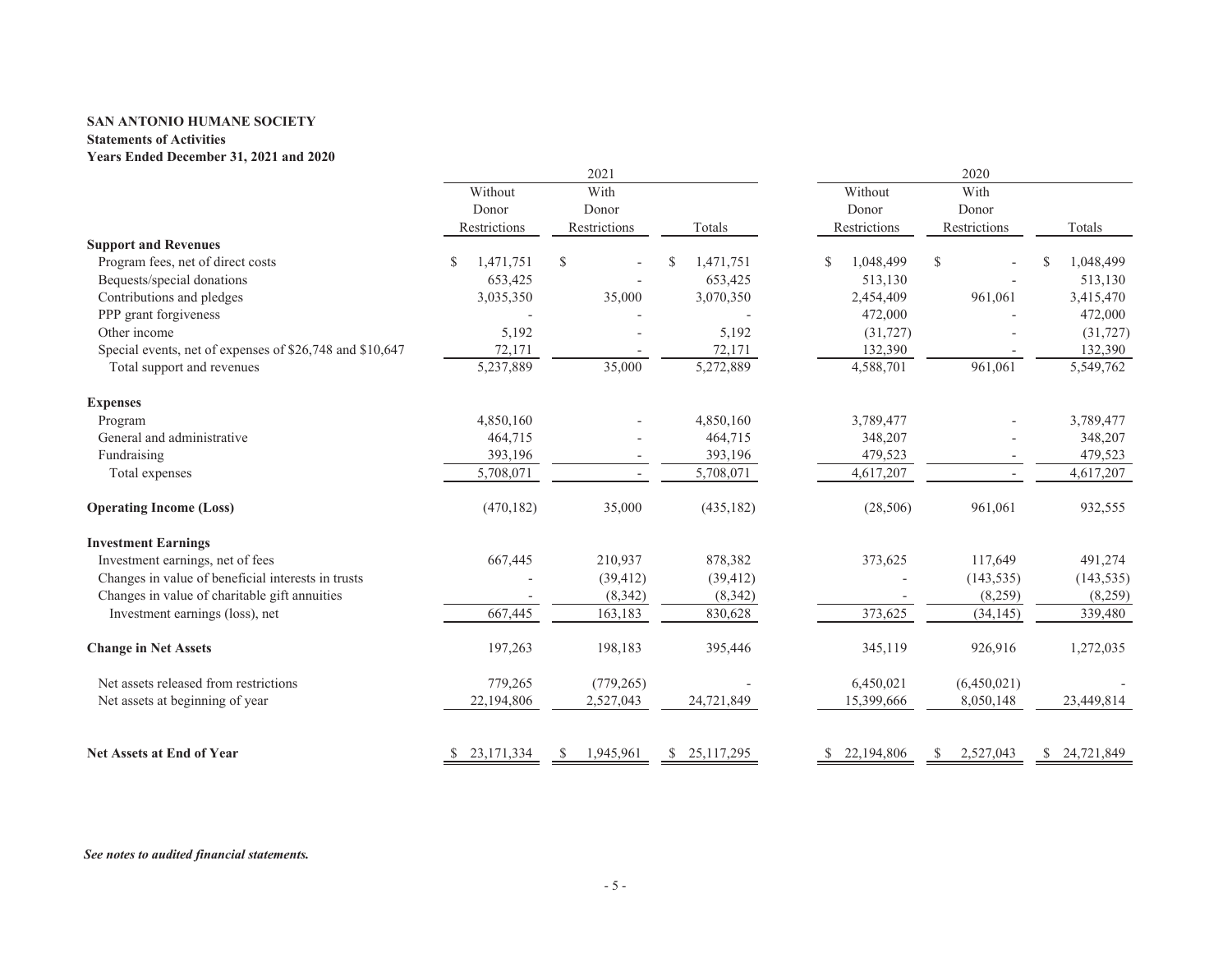# **SAN ANTONIO HUMANE SOCIETY Statement of Functional Expenses Year Ended December 31, 2021**

|                                                                                                                        | Program       | General and<br>Administrative |               | Fundraising              |              | Total     |
|------------------------------------------------------------------------------------------------------------------------|---------------|-------------------------------|---------------|--------------------------|--------------|-----------|
| Animal care                                                                                                            | \$<br>413,058 | \$<br>22                      | \$            |                          | S            | 413,080   |
| Bad debts                                                                                                              | 100,000       |                               |               | 2,050                    |              | 102,050   |
| Education                                                                                                              | 17,349        |                               |               | 154                      |              | 17,503    |
| Printing, postage and newsletter                                                                                       | 170,608       | 654                           |               | 168,553                  |              | 339,815   |
| Occupancy and maintenance                                                                                              | 496,698       | 7,228                         |               | 2,867                    |              | 506,793   |
| Other expenses                                                                                                         | 389,662       | 25,916                        |               | 51,420                   |              | 466,998   |
| Professional                                                                                                           | 29,042        | 24,589                        |               | 2,745                    |              | 56,376    |
| Salaries, wages and benefits                                                                                           | 2,619,820     | 351,704                       |               | 133,343                  |              | 3,104,867 |
| Travel, meetings, and other                                                                                            | 3,665         | 171                           |               | 488                      |              | 4,324     |
| Depreciation                                                                                                           | 610,258       | 54,431                        |               | 31,576                   |              | 696,265   |
| <b>Total Functional Expenses</b>                                                                                       | 4,850,160     | \$<br>464,715                 | <sup>\$</sup> | 393,196                  | <sup>S</sup> | 5,708,071 |
| Special Events, direct costs not included above:<br>Value of goods received by guest<br>Catering<br>Other direct costs |               |                               | \$            | 1,494<br>9,312<br>15,943 |              |           |

 $$ 26,748$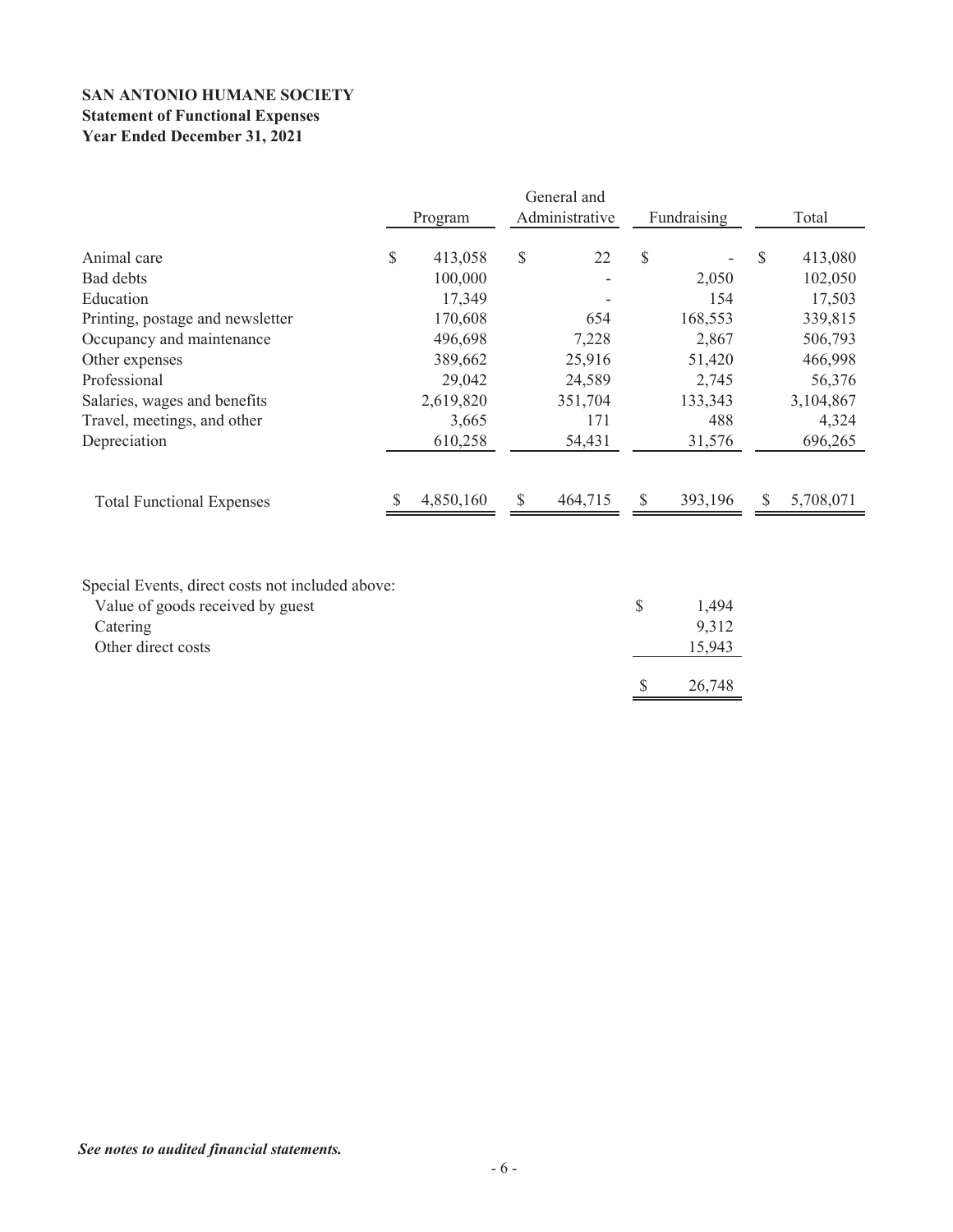# **SAN ANTONIO HUMANE SOCIETY Statement of Functional Expenses Year Ended December 31, 2020**

|                                                                                                                                | Program       |                           | General and<br>Administrative |               | Fundraising             |               | Total     |
|--------------------------------------------------------------------------------------------------------------------------------|---------------|---------------------------|-------------------------------|---------------|-------------------------|---------------|-----------|
| Animal care                                                                                                                    | \$<br>285,313 | \$                        |                               | \$            |                         | <sup>\$</sup> | 285,313   |
| Bad debts                                                                                                                      | 12,435        |                           |                               |               | 3,376                   |               | 15,811    |
| Education                                                                                                                      | 21,412        |                           |                               |               |                         |               | 21,412    |
| Printing, postage and newsletter                                                                                               | 180,611       |                           | 720                           |               | 159,032                 |               | 340,363   |
| Occupancy and maintenance                                                                                                      | 369,025       |                           | 5,902                         |               | 354                     |               | 375,281   |
| Other expenses                                                                                                                 | 314,667       |                           | 21,114                        |               | 73,299                  |               | 409,080   |
| Professional                                                                                                                   | 38,375        |                           | 38,632                        |               |                         |               | 77,007    |
| Salaries, wages and benefits                                                                                                   | 2,259,856     |                           | 281,305                       |               | 221,860                 |               | 2,763,021 |
| Travel, meetings, and other                                                                                                    | 2,815         |                           | 534                           |               | 112                     |               | 3,461     |
| Depreciation                                                                                                                   | 304,968       |                           |                               |               | 21,490                  |               | 326,458   |
| <b>Total Functional Expenses</b>                                                                                               | 3,789,477     | $\boldsymbol{\mathsf{S}}$ | 348,207                       | $\mathcal{S}$ | 479,523                 | <sup>\$</sup> | 4,617,207 |
| Special Events, direct costs not included above:<br>Value of goods received by guest<br>Production costs<br>Other direct costs |               |                           |                               | \$            | 5,447<br>2,095<br>3,105 |               |           |
|                                                                                                                                |               |                           |                               | \$            | 10,647                  |               |           |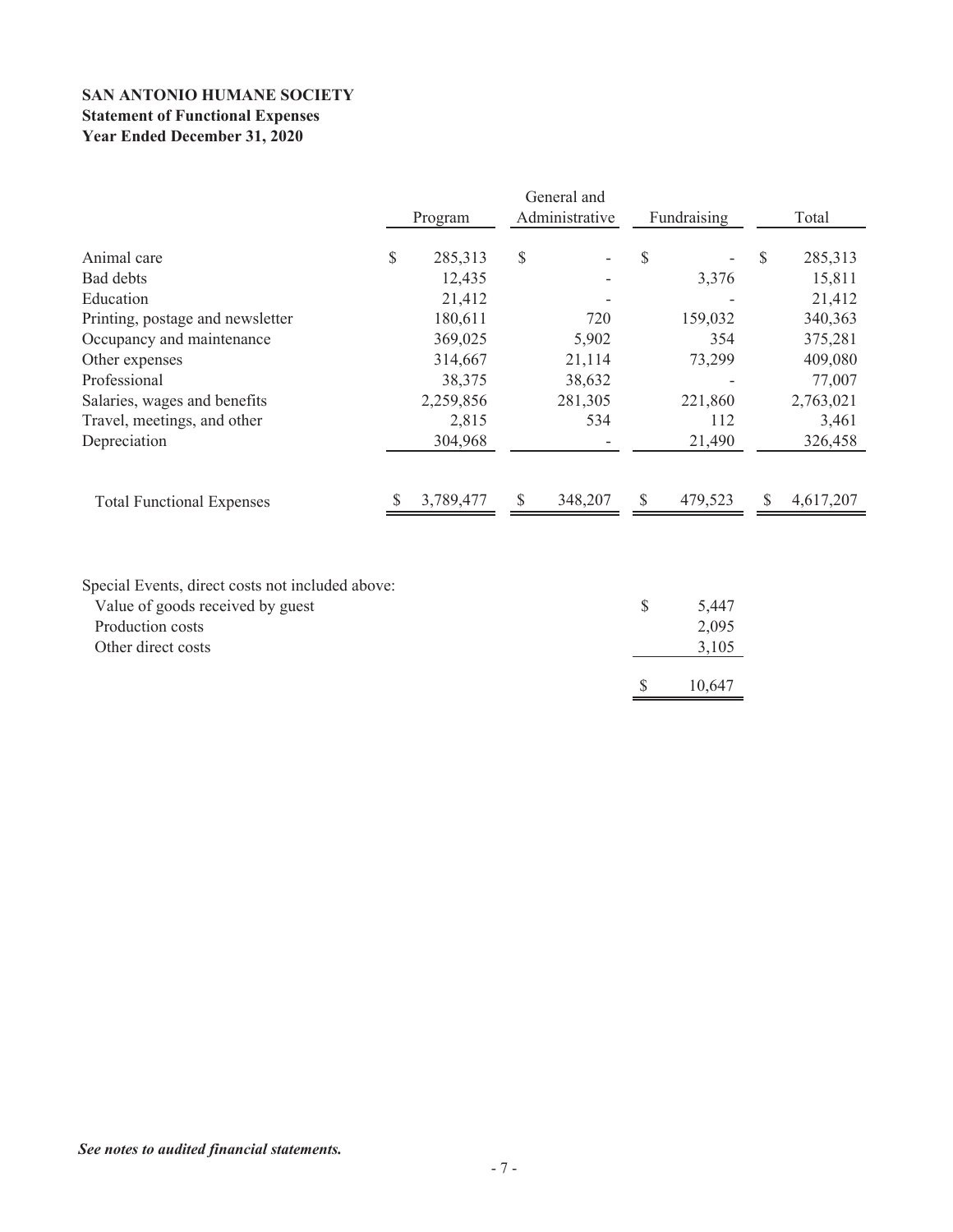# **SAN ANTONIO HUMANE SOCIETY Statements of Cash Flows December 31, 2021 and 2020**

|                                                       | 2021           | 2020            |  |
|-------------------------------------------------------|----------------|-----------------|--|
| Change in net assets                                  | \$<br>395,446  | 1,272,035<br>\$ |  |
| Adjustments to reconcile changes in net               |                |                 |  |
| assets to net cash provided by operating activities:  |                |                 |  |
| Realized and unrealized (gain) on investments         | (771, 720)     | (246, 469)      |  |
| Bad debt expense                                      | 102,050        |                 |  |
| Depreciation                                          | 696,265        | 326,457         |  |
| Loss on sale of assets                                | 3,917          | 67,620          |  |
| Change in operating assets and liabilities:           |                |                 |  |
| Pledges receivable                                    | 629,605        | 1,155,474       |  |
| Other receivables                                     | 18,150         | 77,017          |  |
| Inventory                                             | (8,385)        | (28, 863)       |  |
| Prepaid expenses and other current assets             | (1,641)        | (20, 580)       |  |
| Accounts payable and accrued expenses                 | (472, 161)     | 664,983         |  |
| Deferred revenue                                      | (134, 593)     | 54,000          |  |
| Net cash provided by operating activities             | 456,933        | 3,321,674       |  |
| <b>Investing Activities</b>                           |                |                 |  |
| Purchases of property and equipment                   | (1,763,801)    | (7,925,474)     |  |
| Proceeds from investments, net                        | 1,327,932      | 3,495,603       |  |
| Change in charitable gift annuities, net of payments  | (2,158)        | 6,212           |  |
| Change in beneficial interests in trusts              | 39,412         | 666,720         |  |
| Net cash (used) by investing activities               | (398, 615)     | (3,756,939)     |  |
| Net change in cash, cash equivalents, restricted cash |                |                 |  |
| and restricted cash equivalents                       | 58,318         | (435, 265)      |  |
| Cash, cash equivalents and restricted cash and        |                |                 |  |
| restricted cash equivalents at beginning of year      | 2,695,267      | 3,130,532       |  |
| Cash, cash equivalents and restricted cash and        |                |                 |  |
| restricted cash equivalents at end of year            | 2,753,585<br>P | 2,695,267       |  |
|                                                       |                |                 |  |
| <b>Supplemental Disclosures</b>                       |                |                 |  |
| Interest paid in cash                                 | \$             | \$              |  |
| Income taxes paid in cash                             |                |                 |  |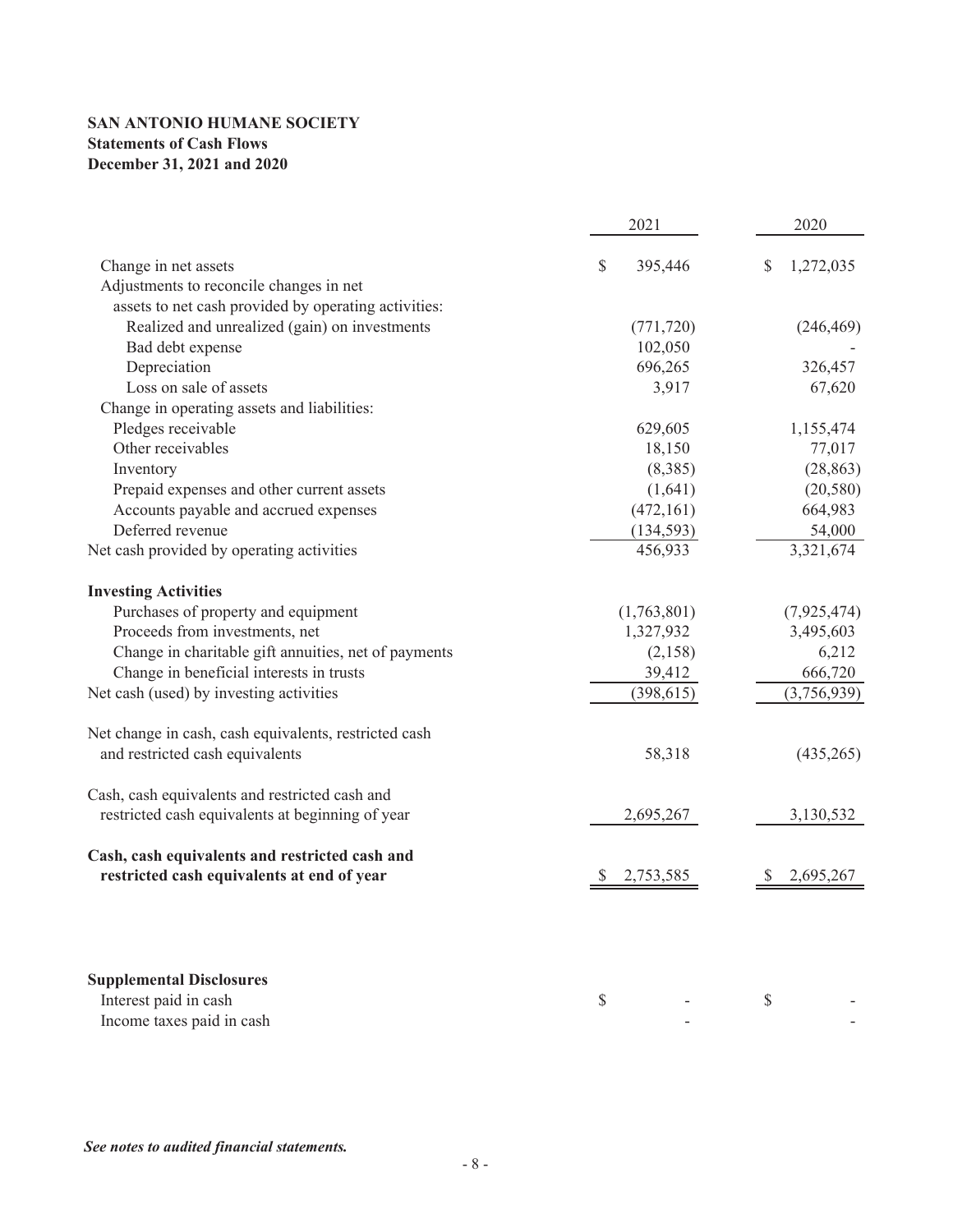#### **NOTE A – SUMMARY OF SIGNIFICANT ACCOUNTING POLICIES**

*Organization and Nature of Activities:* The Humane Society of San Antonio, dba San Antonio Humane Society, (the Society) is a not-for-profit corporation whose purpose is to provide effective means for the prevention of cruelty to animals in San Antonio, Bexar County and the surrounding area. The Society receives unwanted or abandoned cats and dogs and places them in adoptive or foster homes. The Society provides temporary shelter until suitable homes are found. Revenue to support the Society's programs is primarily provided by contributions and grants from individuals, corporations and foundations located in Bexar County and the surrounding areas.

*Basis of Presentation:* The accompanying financial statements have been prepared on the accrual basis of accounting in accordance with U. S. generally accepted accounting principles. Net assets, support and revenues, and expenses are classified based on the existence or absence of donor-imposed restrictions. Accordingly, net assets and changes therein are classified and reported as follows:

*Without Donor Restrictions:* Net assets available for use in general operations and not subject to donor restrictions. *Grants and contributions gifted for recurring programs of the Society generally are not considered "restricted" under GAAP*, though for internal reporting the Society tracks such grants and contributions to verify the disbursement matches the intent. Assets restricted solely through the actions of the Board are reported as net assets without donor restriction, board designated.

*With Donor Restrictions:* Net assets subject to donor-imposed stipulations that are more restrictive than the Society's mission and purpose. Some donor-imposed restrictions are temporary in nature, such as those that will be met by the passage of time (such as pledges) or other events specified by the donor. Donor imposed restrictions are released when a restriction expires, that is, when the stipulated time has elapsed, when the stipulated purpose for which the resource was restricted has been fulfilled, or both. Other donor-imposed restrictions are perpetual in nature, where the donor stipulates that resources be maintained in perpetuity.

*Revenue Recognition:* The Society recognizes as revenue contributions and grants when cash, securities, an unconditional promise to give, or a notification of a beneficial interest are received. Conditional promises to give – that is, those with a measurable performance or other barrier and a right of return – are not recognized until the conditions on which they depend have been met.

Contributions are reported as without or with donor restriction, depending on the existence and/or nature of any restrictions. Support that is restricted by the donor is reported as an increase in net assets without donor restriction if the restriction expires in the reporting period in which the support is recognized. All other donorrestricted support is reported as an increase in net assets with donor restriction depending on the nature of the restriction. When a restriction expires, the net assets are reclassified to net assets without donor restriction. Non-cash contributions are recorded at their fair market value at the date of contribution.

Program fees for various services such as adoptions, veterinary services, microchipping, camps and merchandise sales are recognized as revenue at the time the service is performed or merchandise is delivered, net of related cost of sales of \$265,766 in 2021 and \$219,365 in 2020. Such fees are due at the time of service.

The Society receives substantial assistance from volunteers who contribute their personal time to assist in several areas. See Note I.

*Cash and Cash Equivalents:* Cash and cash equivalents consist of cash on hand, demand deposits held by financial institutions and any equivalent securities with a maturity of three months or less. Restricted cash includes cash received from donors for the expansion project and cash in transit to the board designated endowment.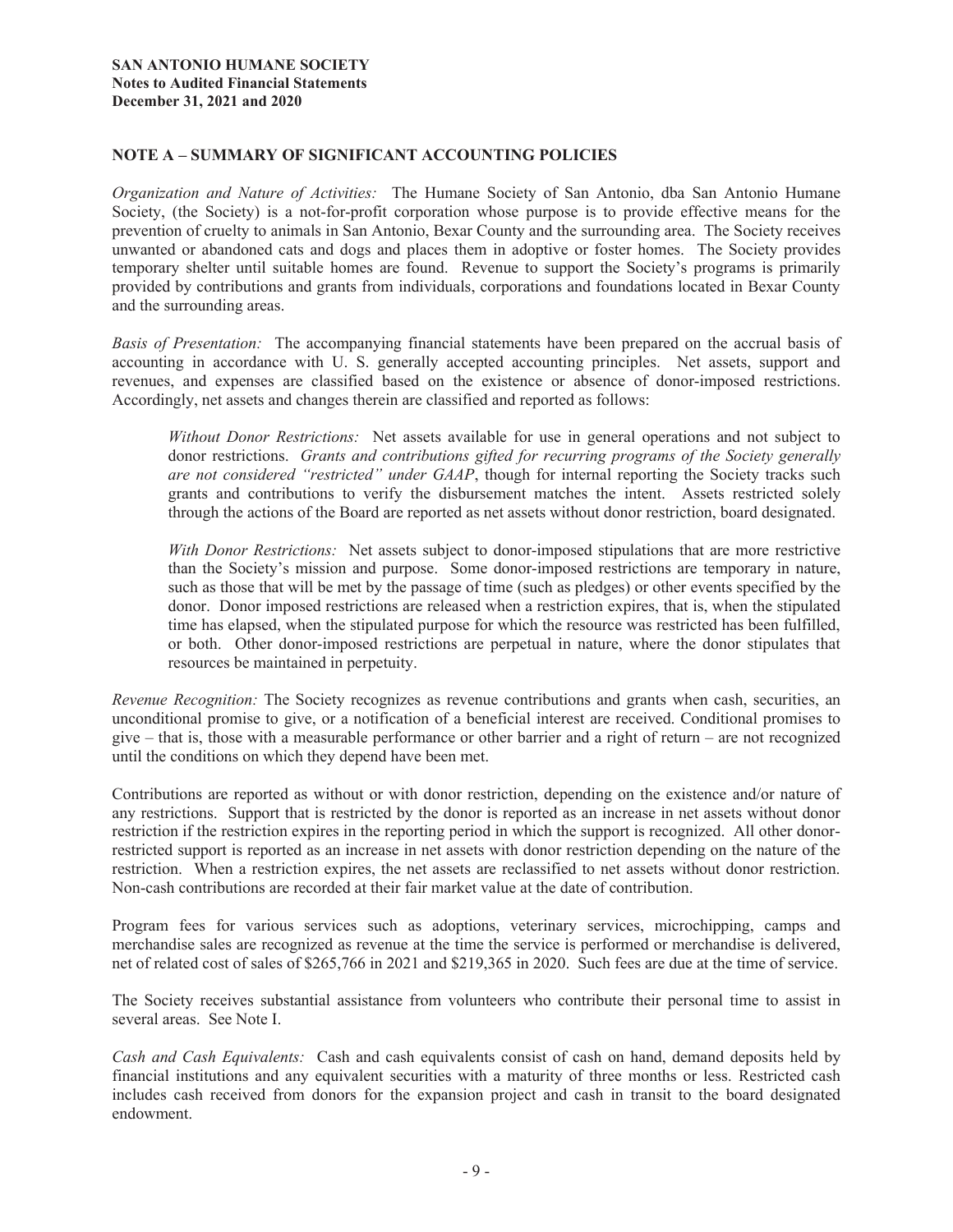#### **NOTE A – SUMMARY OF SIGNIFICANT ACCOUNTING POLICIES - continued**

*Pledges Receivable:* Legally enforceable pledges and contributions, less an allowance for uncollectible amounts, are recorded as receivables in the year made unless the pledge or contribution is dependent upon the occurrence of a specified future and uncertain event to bind the promisor. Conditional pledges and contributions are recognized when the conditions upon which they depend are substantially met or when the possibility that the condition will not be met is remote.

*Other Receivables:* Other receivables arise primarily from animal care and grants. Such receivables are recorded at gross less an allowance for doubtful accounts. The allowance is generally based on an account-byaccount review and historical trends. An allowance was not considered necessary at December 31, 2021 and 2020. Accounts are charged off when collection efforts have failed, and the account is deemed uncollectible. The Society generally does not charge interest on other receivable.

*Inventory:* Inventory consist of pet supplies and is valued at net realizable value determined on a specific identification basis.

*Investments (unrestricted, expansion, endowment):* Investments consist primarily of money markets, common stock, mutual and exchange trade funds, corporate and government bonds, and U.S. Government securities. They are reported at fair market value determined by quoted market price. Investment earnings are reported net of fees of approximately \$42,000 in 2021 and \$53,000 in 2020. Gains and losses (realized and unrealized) are included in investment earnings on the statement of activities. Investments are reported at fair value determined by quoted market price. Endowment investments are board designated and donor restricted.

*Beneficial Interest in Trusts:* The Society holds a beneficial interest in certain trusts and records its estimated fair market value of the trusts based on its proportionate share of each trust.

*Assets Held in Charitable Gift Annuities:* The Society has established certain charitable gift annuities. Under the terms of these agreements, the Society makes distributions to the donors throughout the donor's life. Upon the death of the donors, assets remaining in the charitable gift annuities will be transferred to the Society. The Society records the assets held in charitable gift annuities at their fair market values based on quoted market prices of the underlying investments. A liability is recorded based on the estimated discounted value of the amounts due the annuitant based on the Internal Revenue Service annuity and mortality tables.

*Property and Equipment:* Property and equipment is stated at historical cost or estimated fair value at date of donation. Expenditures for betterments that materially extend the useful life of an asset are capitalized. Depreciation is recorded using the straight-line method over the estimated useful lives of the related asset (generally three to seven years for furniture, equipment and vehicles, and fifteen to thirty years for buildings and improvements).

*Functional Allocation of Expenses:* The costs of providing the services and other activities are summarized on a functional basis in the statement of activities. Accordingly, certain costs have been allocated among the programs and supporting services benefited. Expenses are allocated on a basis of time and effort (such as for salaries and benefits) as well as on a square footage or other reasonable basis (such as for depreciation, office and occupancy).

*Special Events:* Costs associated with special events are netted against the related revenues.

*Advertising:* Advertising and marketing costs are expensed as incurred and totaled approximately \$47,000 in 2021 and \$29,000 in 2020.

*Joint Costs:* The cost of the Society's newsletter and related mailings are allocated between program and fundraising costs as reflected in the statement of functional expenses.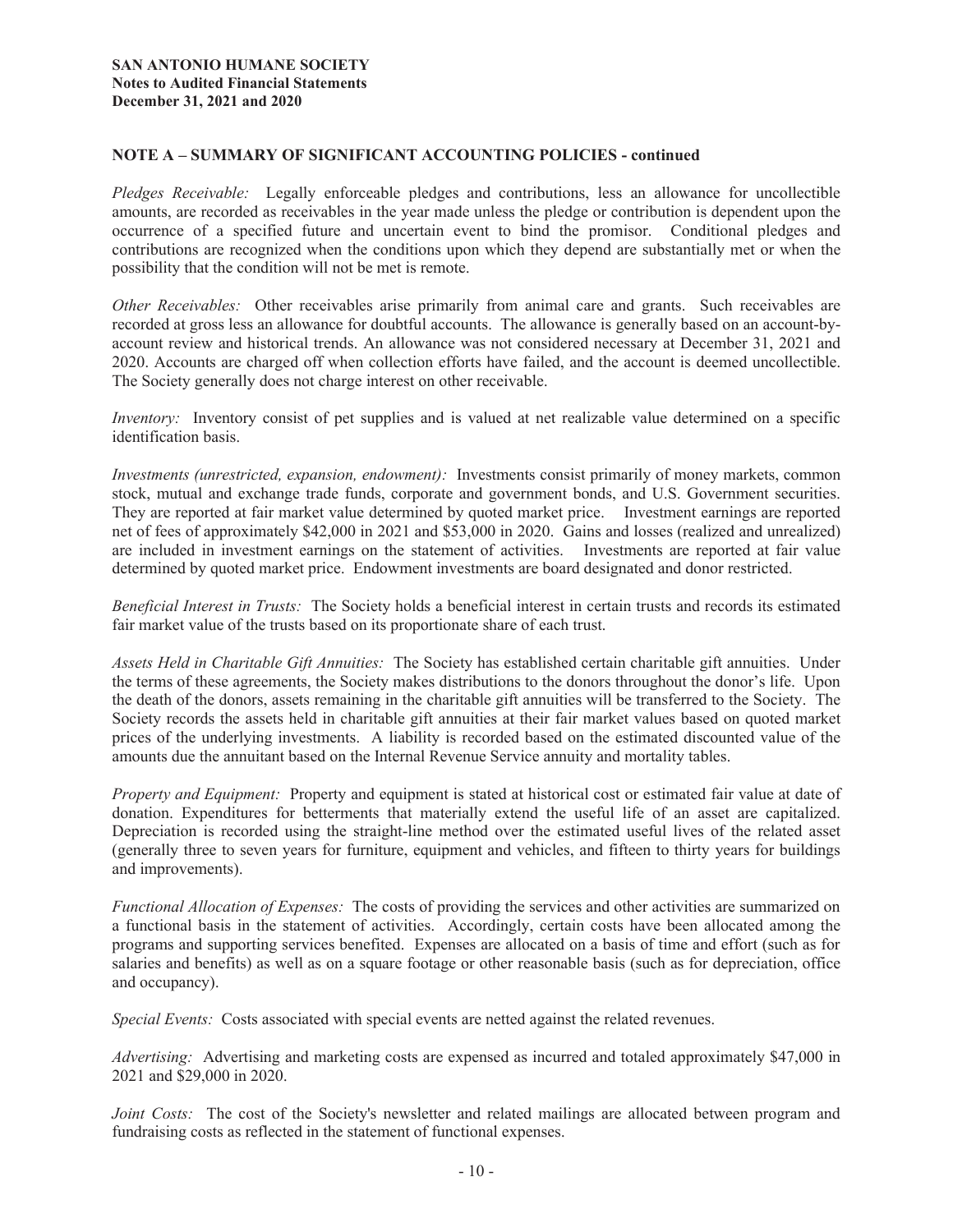#### **NOTE A – SUMMARY OF SIGNIFICANT ACCOUNTING POLICIES – continued**

*Employee Benefit Plan:* The Society has a Simple IRA plan which covers substantially all employees. Employees may contribute a percentage of their annual compensation as allowed by the federal tax code. The Society matches up to 3% of employees' contributions. The Society match to the Plan totaled approximately \$30,000 in 2021 and \$32,000 in 2020.

*Income Taxes:* The Society is a not-for-profit organization exempt from federal income taxation under Section 501(c)(3) of the Internal Revenue Code and is not a "private foundation" within the meaning of Section 509(a) of the Internal Revenue Code. Accordingly, donors of money and/or property are entitled to the maximum charitable contribution deduction allowed by law. The Society is not subject to the Texas margin tax. Management is not aware of any tax positions that would have a significant impact on its financial position. Its federal tax returns for the last four years remain subject to examination.

*Concentrations of Credit Risk:* Financial instruments that potentially subject the Society to concentrations of credit risk consist principally of cash, investments, and pledges receivable. The Society places its cash and investments in various investment vehicles allowing for diversification which limits the amount of credit exposure although, it may from time to time, have cash and investments in excess of that insured by the FDIC and SIPC. The Society periodically assesses the financial condition of the institutions holding the cash and investments and believes that the risk of loss due to a failure of the institution is minimal. The Society also has concentrations of credit risk with respect to pledges receivable due to it soliciting primarily in the South Texas area.

*Use of Estimates:* The preparation of financial statements in conformity with U. S. generally accepted accounting principles requires management to make estimates and assumptions that affect the reported amounts of assets and liabilities and disclosure of contingent assets and liabilities at the date of the financial statements and the reported amounts of revenue and expenses during the reporting period. Actual results could differ from those estimates.

*Subsequent Events:* Subsequent events have been evaluated by management through the date of the independent auditor's report. Material events, if any, are disclosed in a separate footnote to these financial statements.

*New Accounting Pronouncements:* In September 2020, the FASB issued ASU No. 2020-07 Not-for-Profit (Topic 958): *Presentation and Disclosures by Not-for-Profit Entities for Contributed Nonfinancial Assets* to increase the transparency of contributed nonfinancial assets by enhancing the presentation and disclosures. The update includes the presentation of contributed non-financial assets as a separate line item in the statement of activities while disclosing disaggregated information about the types of contributed non-financial assets, how the contribution was used and various other disclosures. The effective date is for periods beginning after June 15, 2021, with early adoption permitted. Management does not believe this pronouncement will have an impact on the financial statements.

In February 2016, the FASB issued a new accounting pronouncement regarding lease accounting for reporting periods beginning after December 15, 2021. A lessee will be required to recognize on the balance sheet the assets and liabilities for leases with lease terms of more than 12 months. Management does not expect the new standard to have a significant impact to its financial position, results of operations and related disclosures.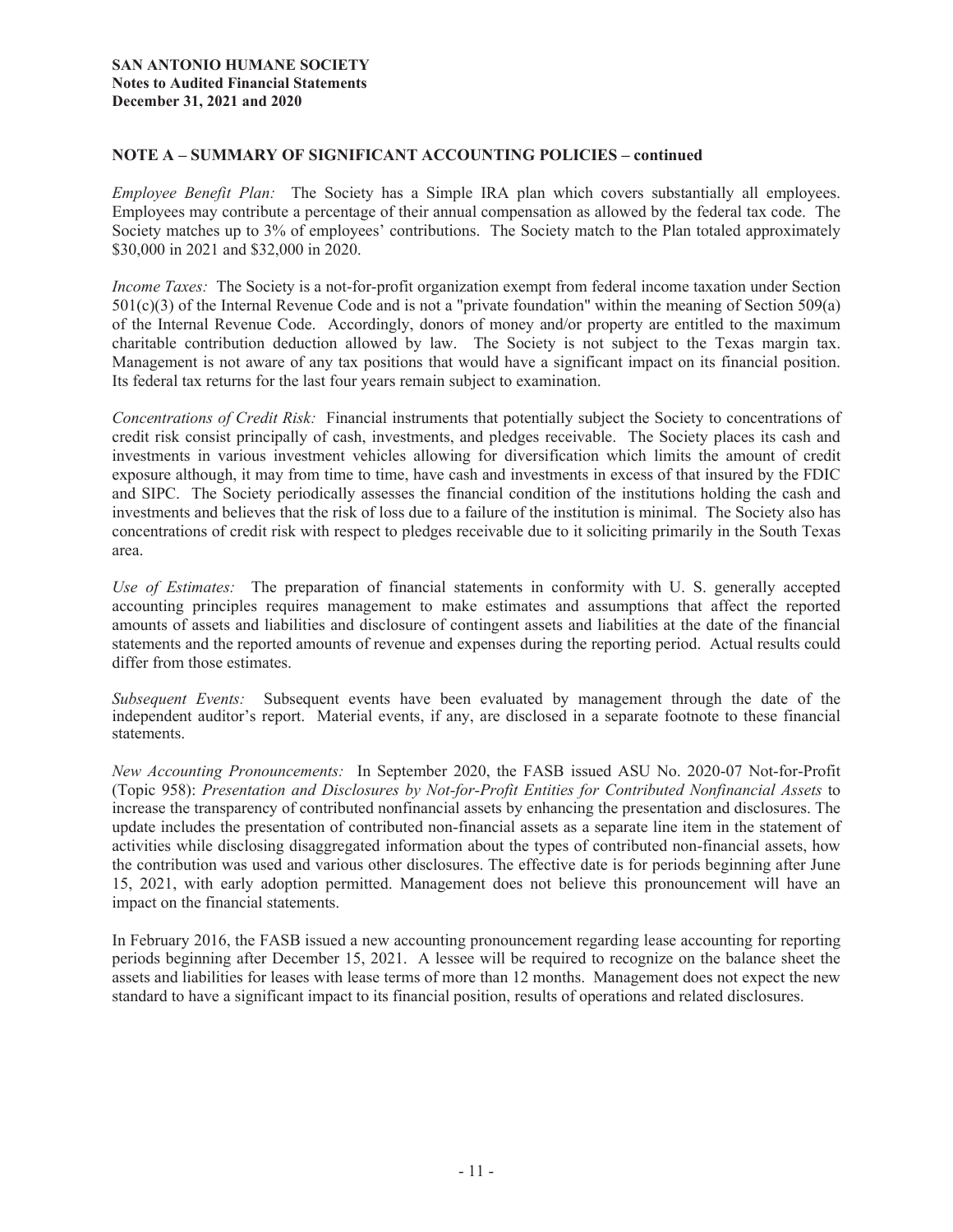### **NOTE A – SIGNIFICANT ACCOUNTING POLICIES - continued**

In June 2016, the FASB issued ASU No. 2016-13 *Financial Instruments-Credit Losses (Topic 326): Measurement of Credit Loses on Financial Instruments* which requires the application of a current expected credit loss (CECL) impairment model to financial assets measured at amortized cost, including trade accounts receivable. Under the CECL model, lifetime expected credit losses on such financial assets are measured and recognized at each reporting date based on historical, current, and forecasted information. Furthermore, financial assets with similar risk characteristics are analyzed on a collective basis. This ASU, as amended, is effective for periods beginning after December 15, 2022 with early adoption permitted. The Society does not expect the new standard to have an effect on the financial statements.

#### **NOTE B – PLEDGES RECEIVABLE**

Pledges receivable are as follows at December 31:

|                                                                     | 2021               | 2020               |
|---------------------------------------------------------------------|--------------------|--------------------|
| Receivable in less than one year<br>Receivable in one to five years | 424,454<br>159,793 | 669,512<br>646,390 |
| Total pledges receivable                                            | 584,247            | 1,315,902          |

Pledges are reported net of an allowance for doubtful accounts of \$7,621 at December 31, 2021 and 2020, respectively. Discounting multi-year pledges to present value is not significant for recognition.

#### **NOTE C – PROPERTY AND EQUIPMENT**

Property and equipment consist of the following at December 31:

|                                | 2021         | 2020 |             |  |
|--------------------------------|--------------|------|-------------|--|
| Land, Fredericksburg Road      | 1,260,964    | S    | 1,260,964   |  |
| Office furniture and equipment | 1,569,219    |      | 1,426,188   |  |
| Shelter equipment              | 185,513      |      | 239,156     |  |
| Vehicles                       | 110,142      |      | 110,142     |  |
| Facility and equipment         | 5,958,033    |      | 4,654,260   |  |
| Naylor building                | 8,300,795    |      | 7,468,124   |  |
| Construction in process        |              |      | 572,974     |  |
| Total property and equipment   | 17,384,666   |      | 15,731,808  |  |
| Less accumulated depreciation  | (3,942,573)  |      | (3,353,334) |  |
| Net property and equipment     | \$13,442,093 |      | 12,378,474  |  |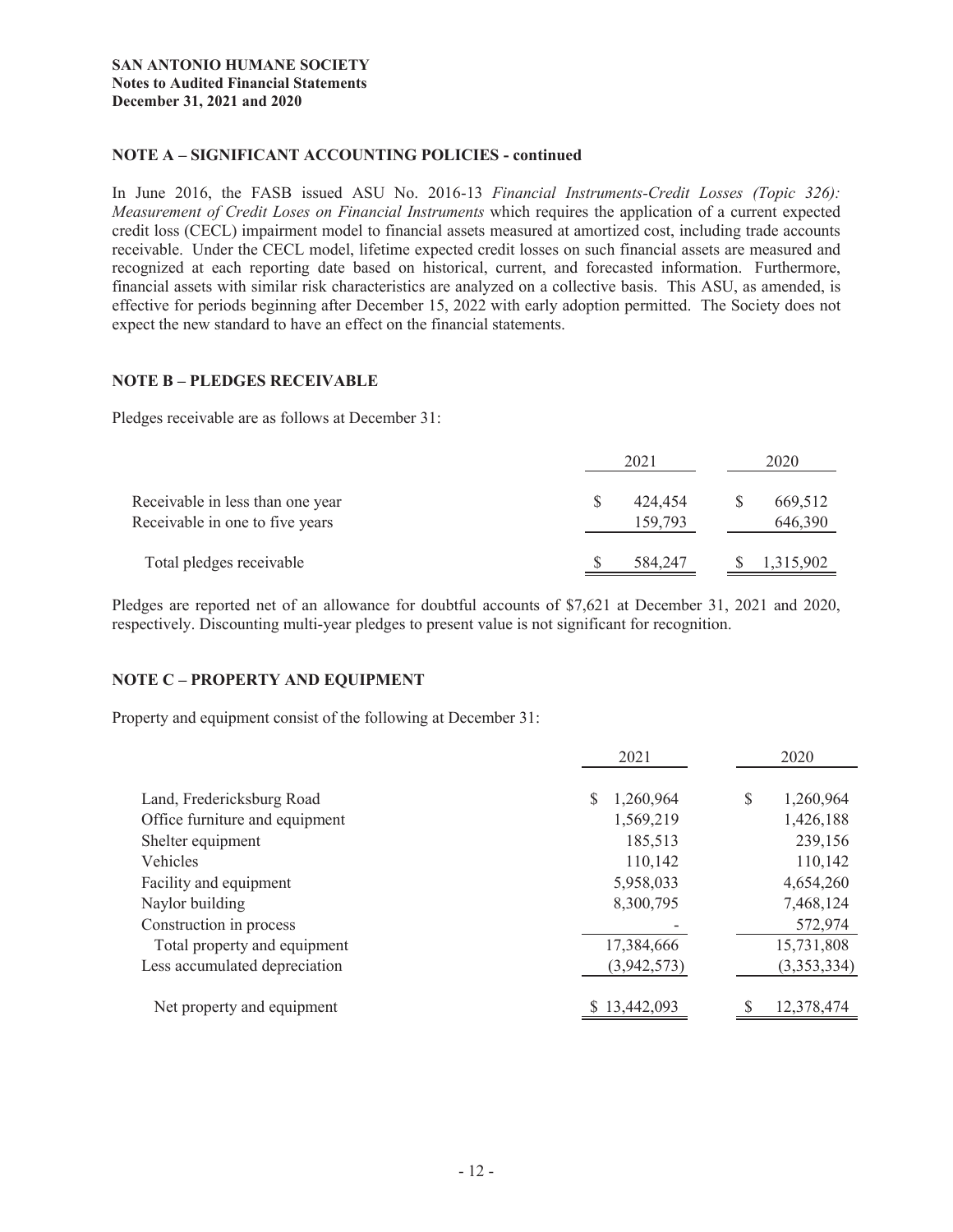#### **NOTE D – EXPANSION PROJECT**

In 2019, the Society began construction on the Leeu Naylor Medical Building which includes surgical, orthopedic, and radiology suites, a rehabilitation room, and a medical clinic at its Fredericksburg Road location. The \$10,000,000 project also included renovations to the current Education Building, Cat Pavilion and Administrative building. The construction, completed in 2021, was funded through a capital campaign.

#### **NOTE E – ENDOWMENT INVESTMENTS**

A roll forward the endowment investments, all of which are donor restricted, are as follows:

|                                          |               | 2021      |    |           |
|------------------------------------------|---------------|-----------|----|-----------|
| <b>Board Designated:</b>                 |               |           |    |           |
| Endowment investments, beginning of year | $\mathcal{S}$ | 666,720   | \$ |           |
| Interest and dividends                   |               | 1,967     |    |           |
| Net realized and unrealized gains        |               | 49,420    |    |           |
| Transfers                                |               |           |    | 666,720   |
| Fees and expenses                        |               | (1,379)   |    |           |
| Endowment investments, end of year       |               | 716,728   |    | 666,720   |
| <b>With Donor Restriction:</b>           |               |           |    |           |
| Endowment investments, beginning of year | \$            | 1,052,204 | \$ | 1,012,471 |
| Interest and dividends                   |               | 19,825    |    | 19,119    |
| Net realized and unrealized gains        |               | 116,657   |    | 70,176    |
| Contributions                            |               | 80,033    |    | 1,213     |
| Fees and expenses                        |               | (5,576)   |    | (4,895)   |
| Appropriations                           |               | (47, 935) |    | (45,880)  |
| Endowment investments, end of year       |               | 1,215,208 |    | 1,052,204 |

*Interpretation of Relevant Law:* The Board of Directors of the Society has interpreted the State of Texas Prudent Management of Institutional Funds Act (SPMIFA) as requiring the preservation of the fair value of the original gift as of the gift date of the donor-restricted endowment funds absent explicit donor stipulations to the contrary. The Society has two endowments, one board designation of the Masoro Family Charitable Fund for educational purposes, and the second with donor restriction for veterinarian services. The donor of the board designated endowment indicated the funds be used for the prevention of cruelty to animals and the board determined it should be used as an endowment to support the organization The second did not include a stipulation that the corpus be held in perpetuity and therefor, the Society may use both the income and corpus of the endowments limited to certain annual spending rates to be determined by the Society's Board. Accordingly, the Society classifies as board designated and with donor restrictions: a) the original value of gifts, b) the original value of subsequent gifts, c) earnings on the gifts, and d) less appropriations. The funds will be classified as with donor restrictions and board designated.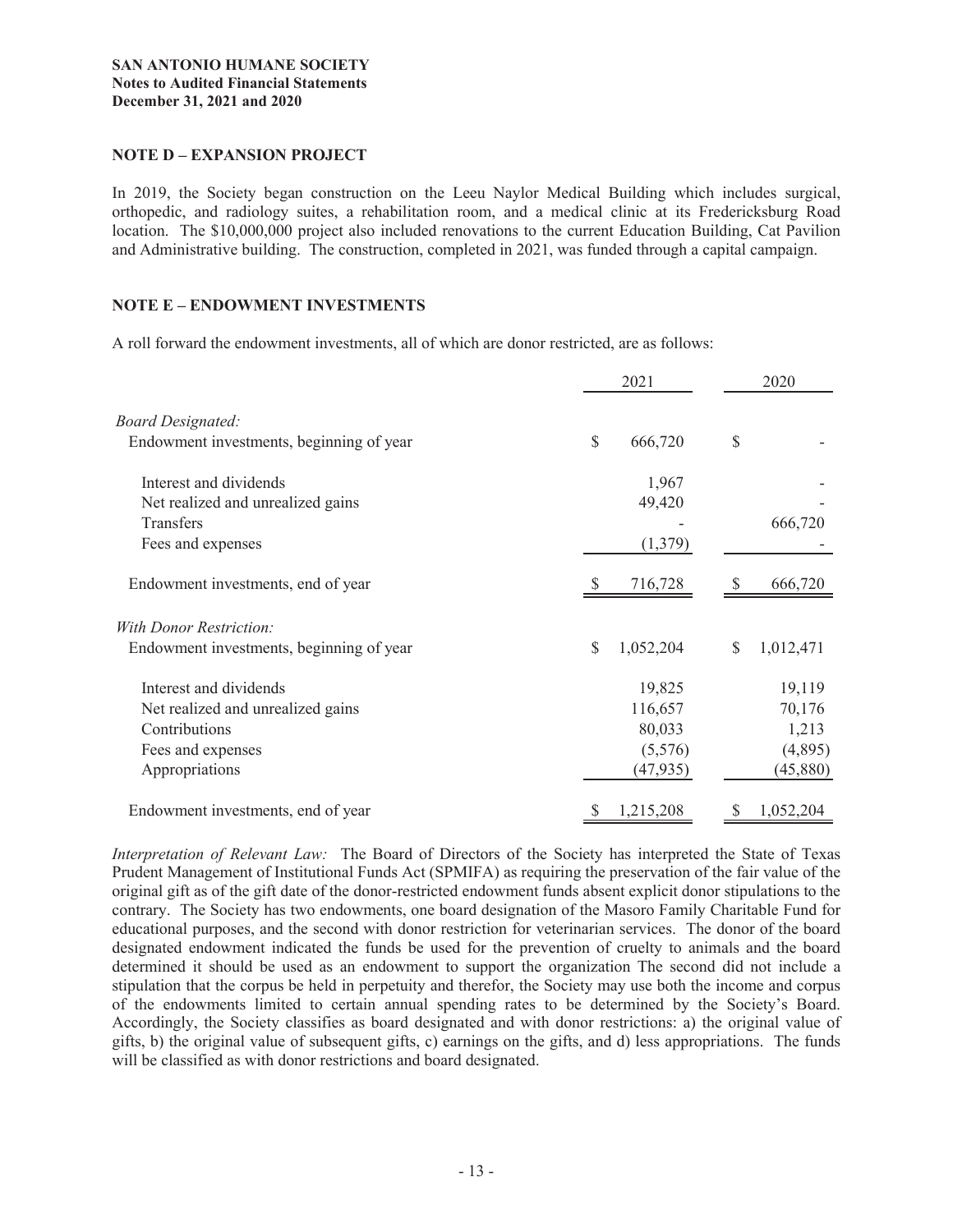#### **NOTE E – ENDOWMENT INVESTMENTS - continued**

The following factors, among others, are considered in making a determination to appropriate or accumulate donor restricted endowment funds:

- 1) The duration and preservation of the fund.
- 2) The purposes of the organization and the donor-restricted endowment fund.
- 3) General economic conditions.
- 4) The possible effect of inflation and deflation.
- 5) The expected total return from income and the appreciation of investments.
- 6) Other resources of the organization.
- 7) The investment policies of the organization.

*Return Objectives and Risk Parameters:* The Board has adopted investment and spending policies for endowment assets that attempt to provide a predictable stream of funding to programs supported by its endowment while seeking to maintain the purchasing power of the endowment assets. Endowment assets are invested in a manner that is intended to produce results that equal or exceed the price and yield results of the S&P 500 index while assuming a moderate level of investment risk. Endowment funds, over time, are expected to provide a positive rate of return. Actual returns in any given year may vary from this amount.

*Strategies Employed for Achieving Objectives:* To satisfy its long-term rate-of-return objectives, the Society relies on a total return strategy in which investment returns are achieved through both capital appreciation (realized and unrealized) and current yield (interest and dividends). The Board targets a diversified asset allocation that places a greater emphasis on equity-based investments to achieve its long-term objectives within prudent risk constraints.

*Spending Policy and How the Investment Objectives Relate to Spending Policy:* In accordance with the donor's stipulations, funds will be expended to fulfill the endowment's purpose in accordance with the Society's reasonable annual endowment spending rate which the Society's Board shall determine from time to time. The annual spending rate is based on a target rate set as a percentage of the average market value as of September 30 for the previous year. In determining this rate, the Board may consider, among other things, general economic conditions, the possible effect of inflation or deflation, and the expected total return from income and appreciation of investments in the fund.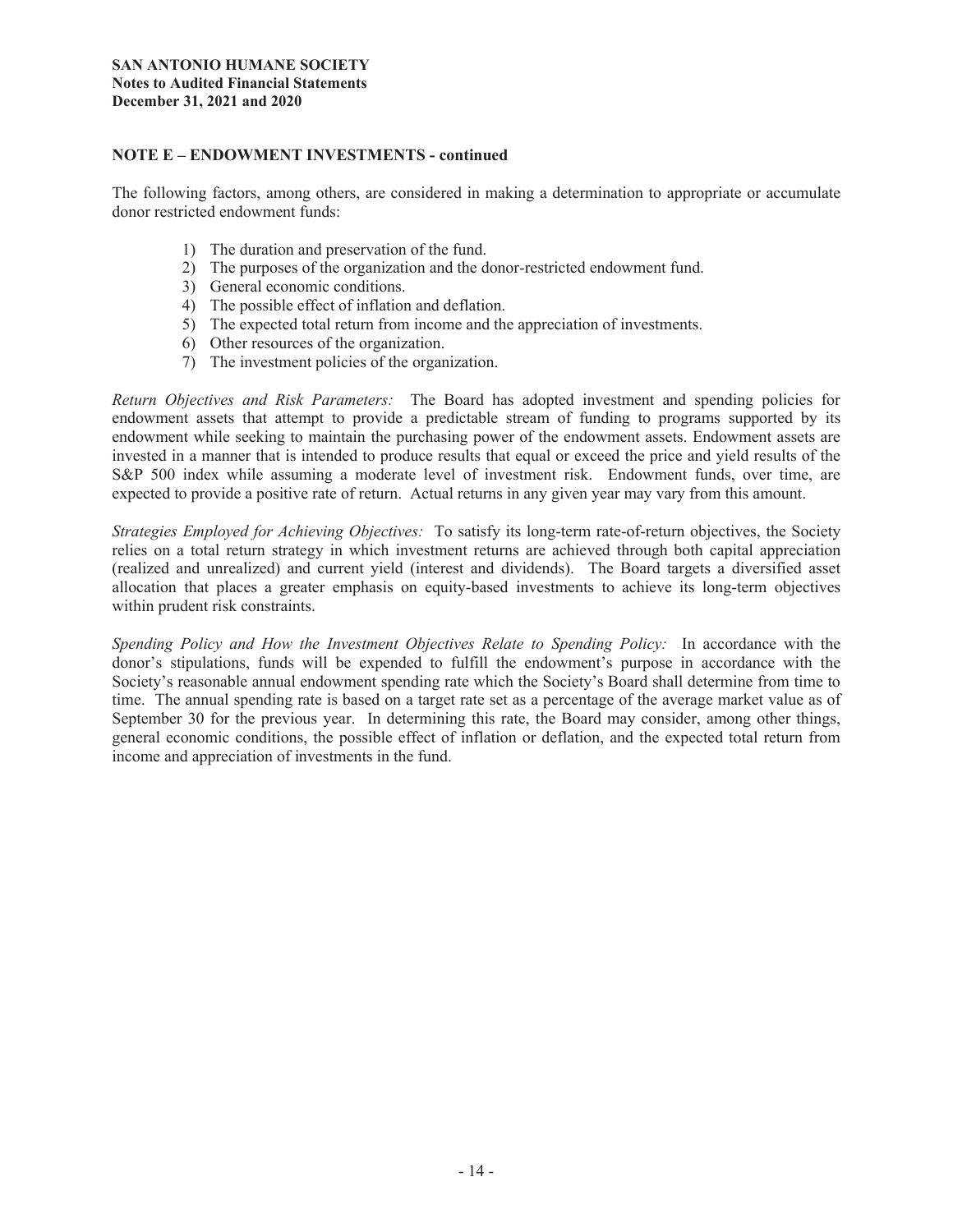## **NOTE F – ASSETS HELD IN CHARITABLE GIFT ANNUITIES**

The following table summarizes activity in the gift annuities for the years ended December 31:

|                                                     | 2021        | 2020        |
|-----------------------------------------------------|-------------|-------------|
| Charitable gift, annuity value at beginning of year | 29,327<br>S | 31,392<br>S |
| Annuity payments                                    | (10,500)    | (10, 500)   |
| Change in value                                     | 10,960      | 8,435       |
| Charitable gift, annuity value at end of year       | 29,787      | 29,327      |
| Less liabilities for expected payments              | (36, 035)   | (38, 193)   |
| Net asset (liability)                               | (6,248)     | (8,866)     |

Charitable gifts received by the Society are summarized as follows:

|             | Original    |       | Quarterly  |                |  |                          |
|-------------|-------------|-------|------------|----------------|--|--------------------------|
| Year        | Gift        |       | Payment to | Date of 1st    |  |                          |
| Established | Amount      | Donor |            |                |  | <b>Quarterly Payment</b> |
|             |             |       |            |                |  |                          |
| 2011        | 5,000<br>S. | \$    | 103        | September 2011 |  |                          |
| 2010        | 10,000      |       | 193        | September 2010 |  |                          |
| 2008        | 10,000      |       | 208        | June 2008      |  |                          |
| 2005        | 10,000      |       | 198        | June 2009      |  |                          |
| 2004        | 50,000      |       | 950        | June 2004      |  |                          |
| 2004        | 50,000      |       | 975        | December 2004  |  |                          |

## **NOTE G – BENEFICIAL INTEREST IN TRUSTS**

The Society is named as beneficiary in four trusts:

 Naomi Evers 1988 Trust John Ender Charitable Remainder Trust Bruce Meador Charitable Remainder Trust Magie Shackelford Charitable Trust

The Society is entitled to a distribution of its proportionate share of each trust upon the death of the grantor. The assets of each trust consist primarily of government securities, bond funds, equity and debt securities, and real estate interests, and the Society's net asset value is computed on its proportionate share of the fair value of the net trust assets.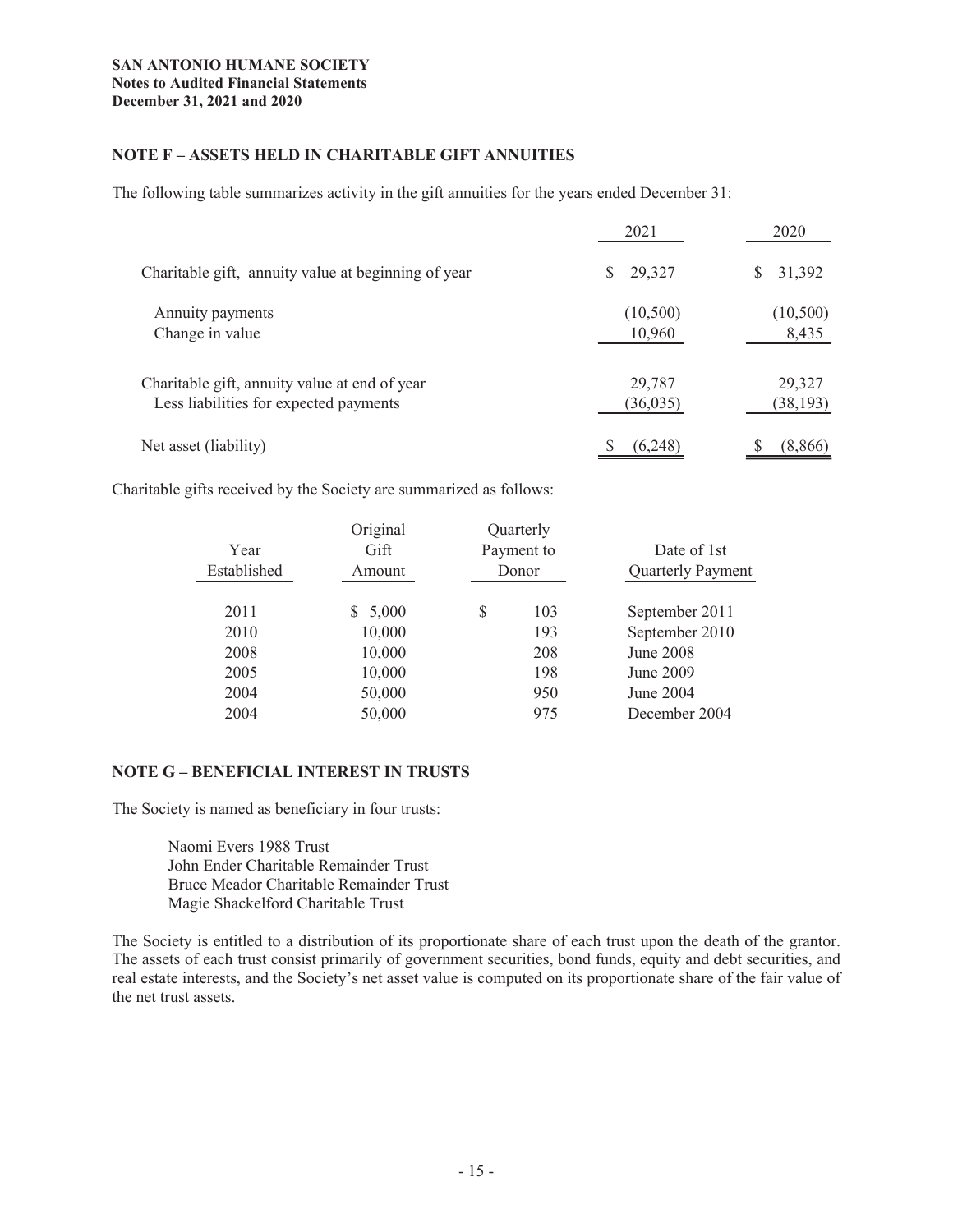### **NOTE G – BENEFICIAL INTEREST IN TRUSTS - continued**

A summary of the trusts are as follows at December 31:

|                             |     |      |                          |   | Net Asset Value |         |  |
|-----------------------------|-----|------|--------------------------|---|-----------------|---------|--|
| Beneficiary %               |     | 2021 |                          |   | 2020            |         |  |
| Naomi Evers Trust           | 25% | \$   | 39,648                   |   | S               | 80,048  |  |
| John Ender Charitable Trust | 50% |      | 71,858                   |   |                 | 70,870  |  |
| Meador Trust                | 15% |      | $\overline{\phantom{0}}$ | * |                 |         |  |
| <b>Shackelford Trust</b>    | 15% |      | $\overline{\phantom{0}}$ | * |                 |         |  |
|                             |     |      |                          |   |                 |         |  |
|                             |     |      | 111,506                  |   |                 | 150,918 |  |

\* Through 2014, the Society recorded its estimated interest in trusts for which it is a named beneficiary. Effective in 2015, management determined it would no longer recognize its proportionate net asset value of the Trust until such time as the beneficiary designation could not be changed.

#### **NOTE H - NET ASSETS**

Net assets released from restriction include the following:

|                                                                    | 2021                         |  |                                |
|--------------------------------------------------------------------|------------------------------|--|--------------------------------|
| <b>Operations</b><br>Chartiable gift annuities<br>Capital campaign | \$<br>769,475<br>10,150<br>- |  | 792,993<br>14,735<br>5,642,293 |
|                                                                    | 779,625                      |  | 6,450,021                      |

Net assets without donor restrictions include the following at December 31:

|                                                                                    | 2021         | 2020                 |
|------------------------------------------------------------------------------------|--------------|----------------------|
| Undesignated                                                                       | \$22,454,606 | \$20,338,909         |
| Board-designated:<br>Expansion project<br>Masoro Family Charitable Fund, endowment | 716,728      | 1,189,177<br>666,720 |
| Total net assets without restrictions                                              | \$23,171,334 | \$22,194,806         |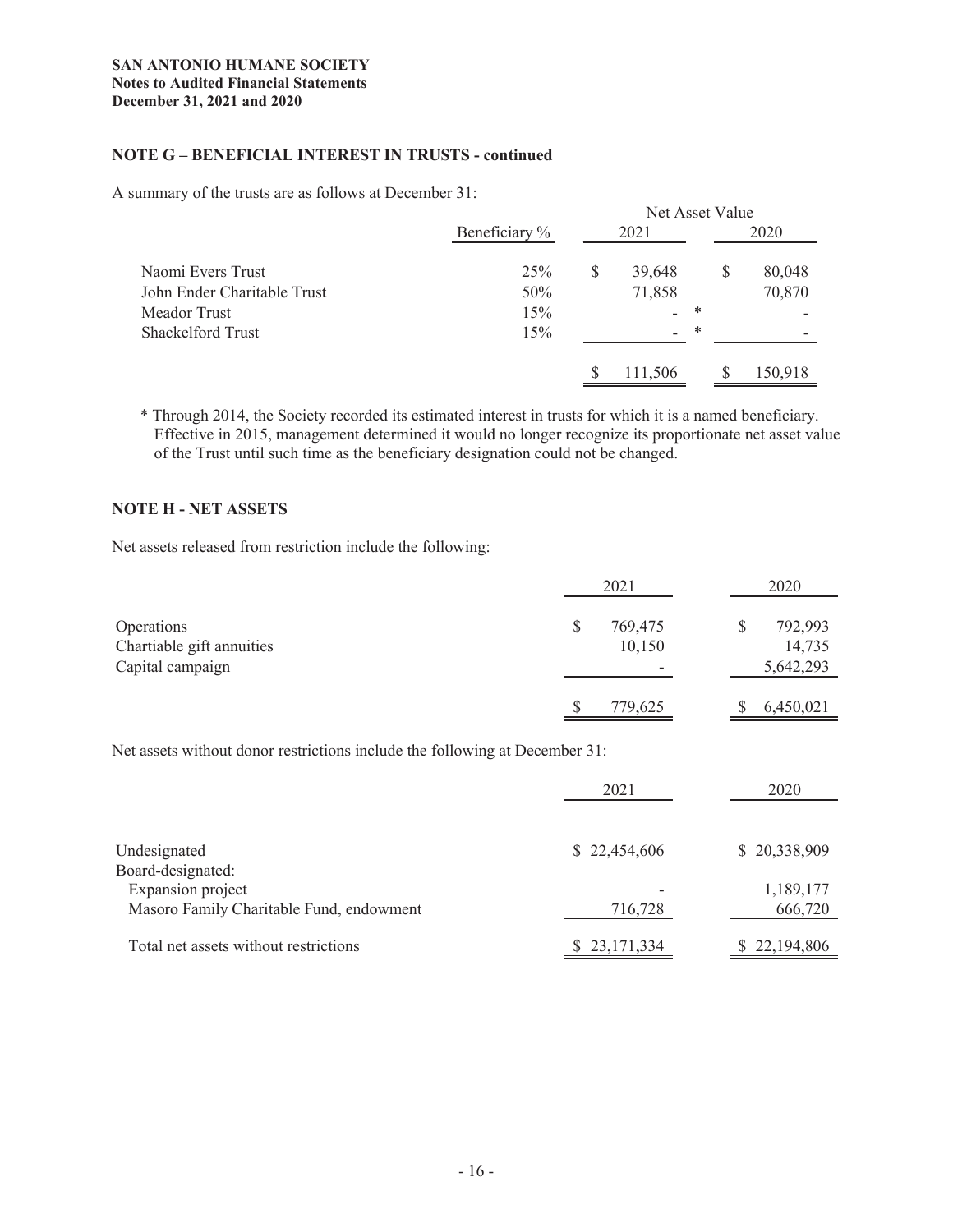#### **NOTE H - NET ASSETS - continued**

Net assets with donor restrictions consist of the following at December 31:

|                                          | 2021         | 2020      |
|------------------------------------------|--------------|-----------|
| Time restricted:                         |              |           |
| Operations (pledges receivable)          | S<br>584,247 | 1,323,921 |
| Time restricted grant                    | 35,000       |           |
| Beneficial interest in trusts            | 111,506      | 150,918   |
| Time restricted                          | 730,753      | 1,474,839 |
| Endowment investments (veterinarian)     |              |           |
| Investment held in perpetuity            | 800,000      | 800,000   |
| Earnings available for appropriations    | 415,208      | 252,204   |
| Total endowment                          | 1,215,208    | 1,052,204 |
| Total net assets with donor restrictions | 1.945.961    | 2,527,043 |

# **NOTE I – CONTRIBUTED SERVICES**

The Society receives a substantial amount of contributed services from volunteers. Though an integral part of the Society's manpower, the value of the services are not included as contributed revenue or expense in the statement of activities because they are not provided by professionals, which is a requirement for recognition under U.S. generally accepted accounting principles. Based on a value of \$10.50 per hour in 2021 and 2020, which approximates the cost of individuals employed by the Society to perform similar services, the Society received the following economic value:

| Year | Hours  | Value of<br>Services |
|------|--------|----------------------|
| 2021 | 17,126 | 179,823              |
| 2020 | 6,835  | 71,768               |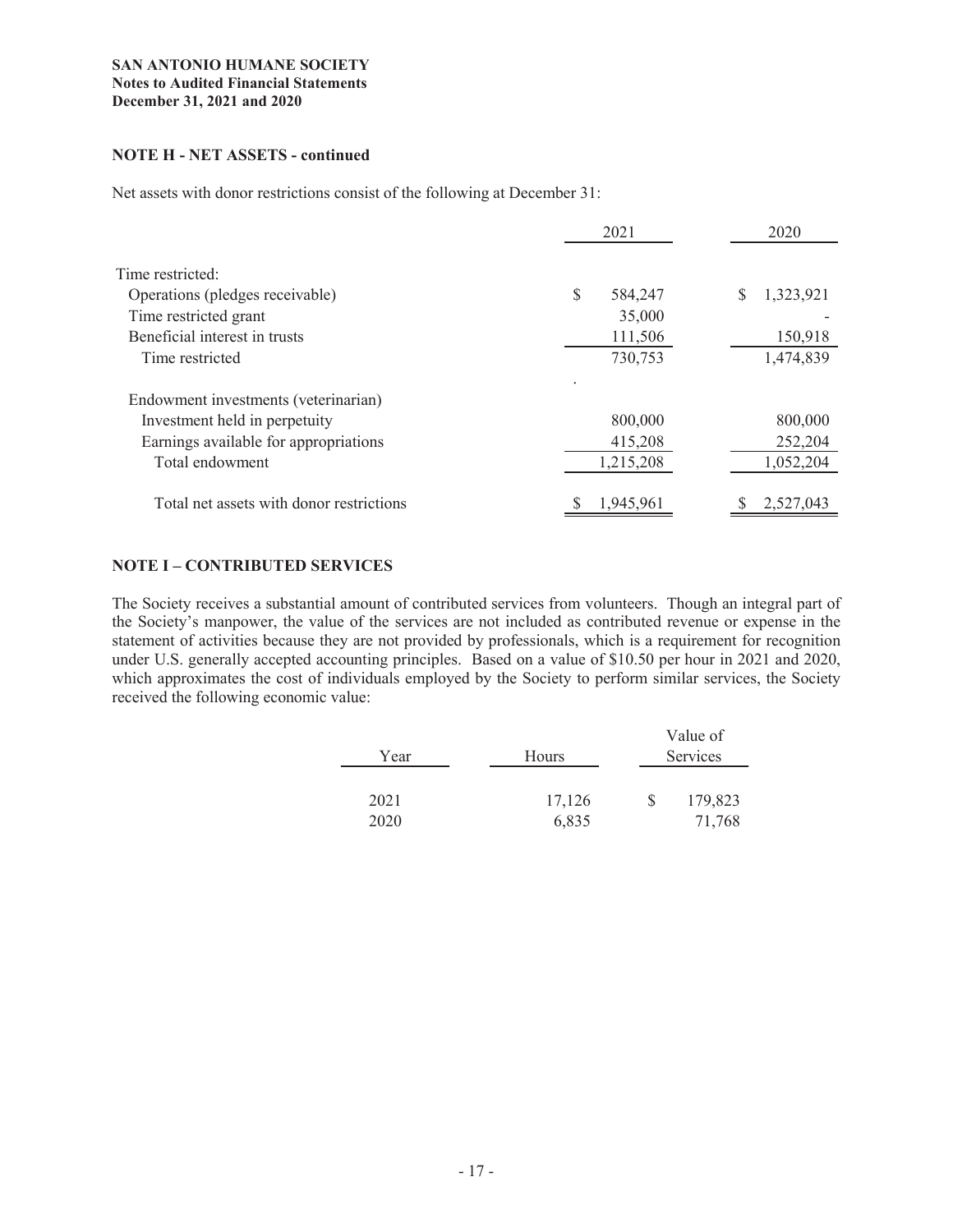#### **NOTE J – FAIR VALUE MEASUREMENTS**

U.S. generally accepted accounting principles (GAAP) has established a hierarchy for inputs used in measuring fair value that maximizes the use of observable inputs and minimizes the use of unobservable inputs by requiring that the most observable inputs be used when available. Observable inputs are inputs that market participants would use in pricing the asset or liability based on market data obtained from independent sources. Unobservable inputs are inputs that reflect assumptions of what market participants would use in pricing the asset or liability based on the best information available in the circumstances. The hierarchy is broken down into three levels based on the reliability of the inputs, as follows:

- Level 1: Quoted prices are available in active markets for identical assets or liabilities;
- Level 2: Quoted prices in active markets for similar assets and liabilities that are observable for the asset or liability; or
- Level 3: Unobservable pricing inputs that are generally less observable from objective sources, such as discounted cash flow models or valuations.

The asset or liability's fair value measurement level within the fair value hierarchy is based on the lowest level of any input that is significant to the fair value measurement. Valuation techniques used need to maximize the use of observable inputs and minimize the use of unobservable inputs. The following is a description of the valuation methodologies used for assets measured at fair value. There have been no changes in the methodologies used to compute fair value:

 *Money Market:* Valued at cost plus accrued interest.

*Equities (including common stock, mutual funds and exchange trade funds):* Valued at the closing prices reported on the active market which the individual securities are traded.

*Fixed income:* Bond funds and U.S. Government Securities valued at closing prices reported on the active market which the individual securities are traded. Government and corporate bonds valued using pricing models maximizing the use of observable inputs for similar securities.

*Mineral Interests:* Valued at the nominal value of \$1 per interest.

*Beneficial Interests in Trusts:* Valued at the fair value of the underlying assets, which primarily consist of common stocks and mutual funds.

*Charitable Gift Annuities:* Valued at the fair value of the underlying assets.

The preceding methods described may produce a fair value calculation that may not be indicative of net realizable value or reflective of future fair values. Furthermore, although the Society believes its valuation methods are appropriate and consistent with other market participants, the use of different methodologies or assumptions to determine the fair value of certain financial instruments could result in a different fair value measurement at the reporting date.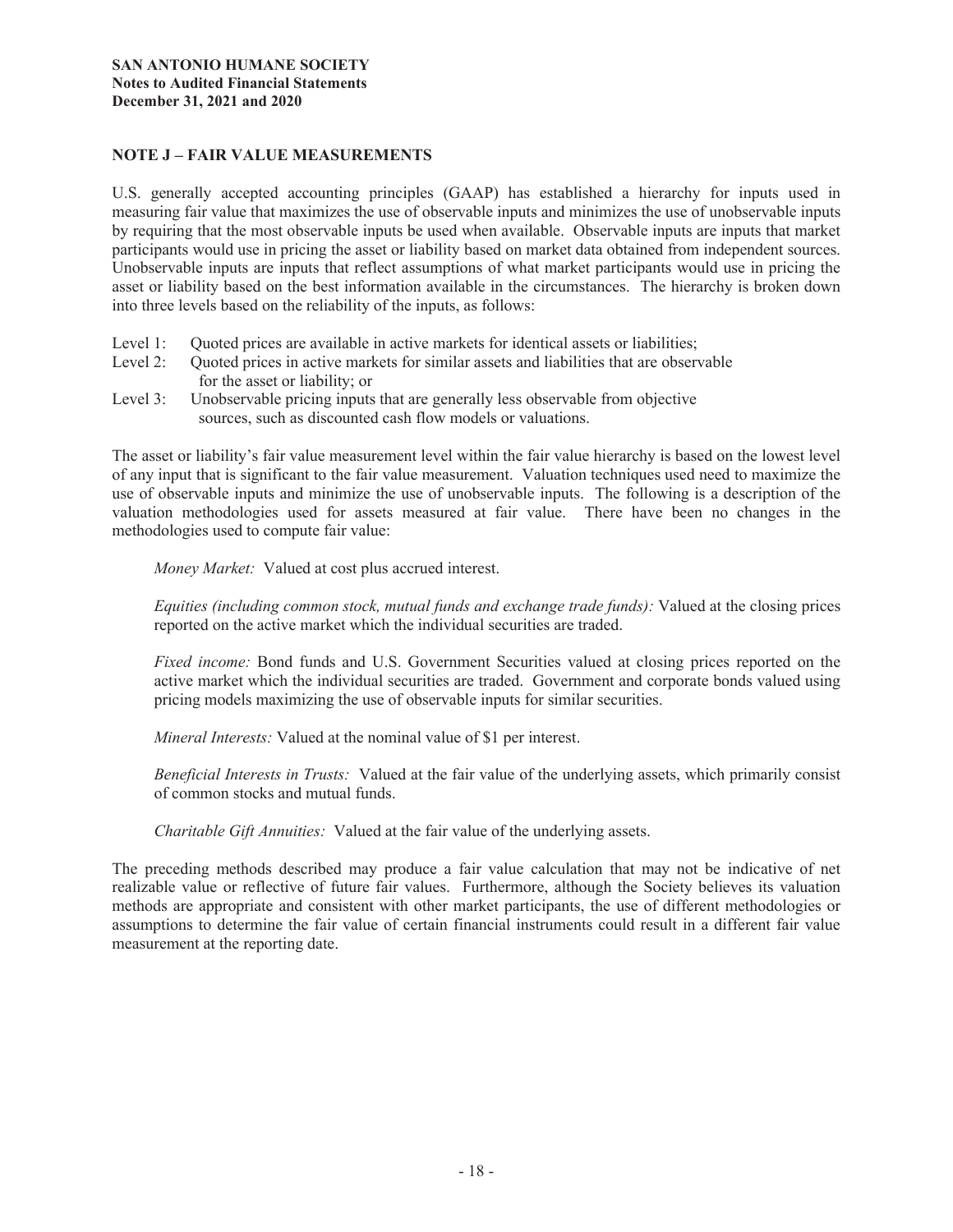#### **SAN ANTONIO HUMANE SOCIETY Notes to Audited Financial Statements December 31, 2021 and 2020**

#### **NOTE J – FAIR VALUE MEASUREMENTS - continued**

The following table sets forth, by level within the fair value hierarchy, the Society's investment assets measured at fair value:

|                                             | Fair Value Measurements Using |           |    |             |    |         |    |           |
|---------------------------------------------|-------------------------------|-----------|----|-------------|----|---------|----|-----------|
| <u>December 31, 2021:</u>                   |                               | Level 1   |    | Level 2     |    | Level 3 |    | Total     |
| Investments and Endowed Investments:        |                               |           |    |             |    |         |    |           |
| Money market                                | \$                            | 506,287   | \$ |             | \$ |         | \$ | 506,287   |
| Equities                                    |                               | 5,484,165 |    |             |    |         |    | 5,484,165 |
| Fixed income                                |                               | 117,889   |    | 2,358,540   |    |         |    | 2,476,429 |
| Mineral interests *                         |                               |           |    |             |    | 11      |    | 11        |
| Beneficial interests in trusts              |                               |           |    | 111,506     |    |         |    | 111,506   |
| Charitable gift annuities                   |                               |           |    | 29,787      |    |         |    | 29,787    |
| Assets measured at fair value               |                               | 6,108,341 |    | \$2,499,833 |    | 11      |    | 8,608,185 |
| December 31, 2020:                          |                               |           |    |             |    |         |    |           |
| <b>Investments and Endowed Investments:</b> |                               |           |    |             |    |         |    |           |
| Money market                                | \$                            | 2,469,448 | \$ |             | \$ |         | S  | 2,469,448 |
| Equities                                    |                               | 4,490,504 |    |             |    |         |    | 4,490,504 |
| Fixed income                                |                               | 136,988   |    | 1,926,613   |    |         |    | 2,063,601 |
| Mineral interests *                         |                               |           |    |             |    | 11      |    | 11        |
| Beneficial interests in trusts              |                               |           |    | 150,918     |    |         |    | 150,918   |
| Charitable gift annuities                   |                               |           |    | 29,327      |    |         |    | 29,327    |
| Assets measured at fair value               |                               | 7,096,940 | S  | 2,106,858   |    |         |    | 9,203,809 |

*\* Mineral interests are recorded at a nominal amount of \$11.*

# **NOTE K – PAYCHECK PROTECTION PROGRAM GRANT**

In 2020, the Organization received funding under the Paycheck Protection Program (PPP) as part of the Coronavirus Aid, Relief, and Economic Security Act (CARES Act), administered by the U.S. Small Business Administration (SBA). Under the terms of the grant, the Society received funding of \$472,000. At December 31, 2020, the proceeds were forgiven by the SBA and the Society recognized the funding as PPP grant forgiveness revenue.